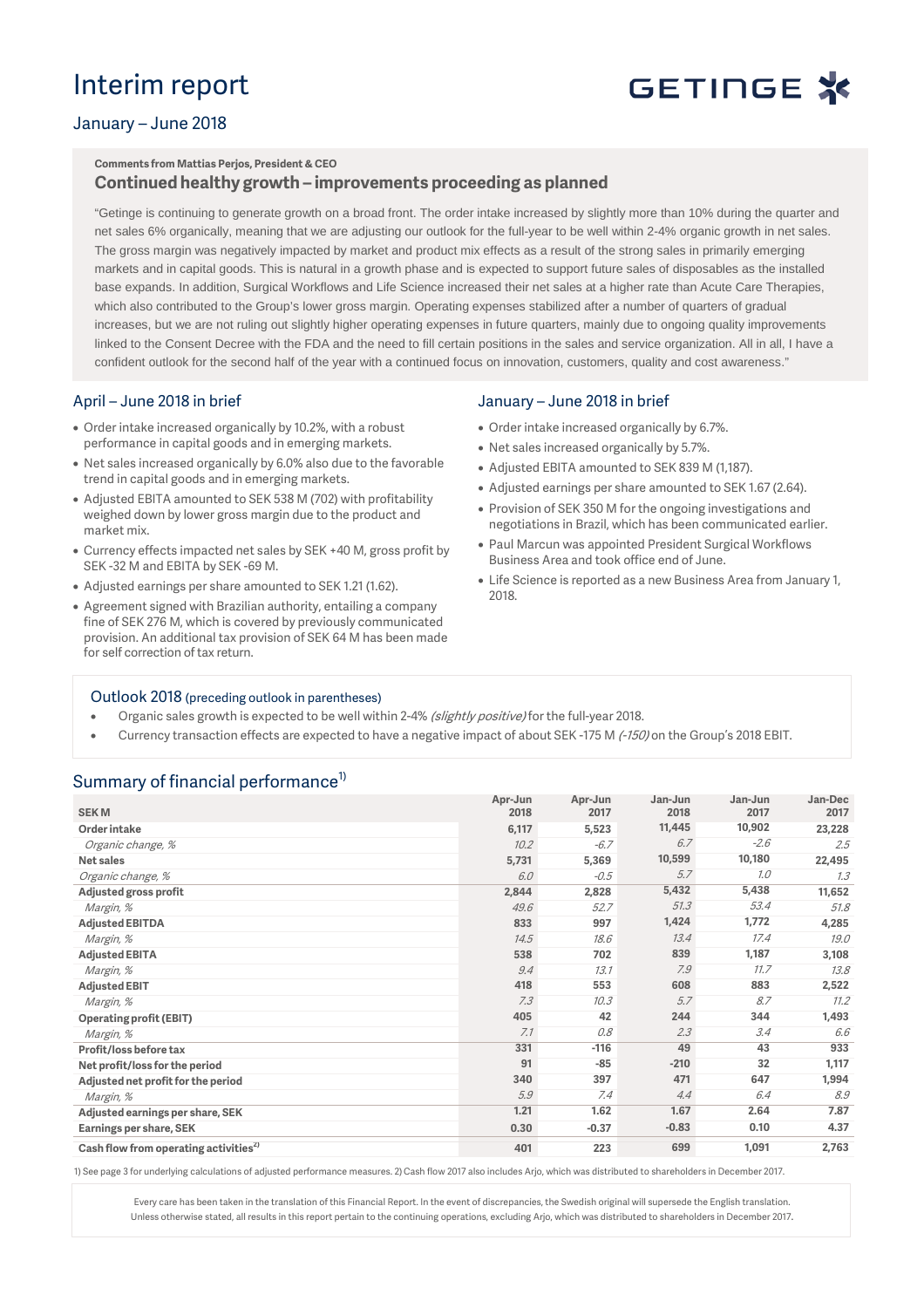## Group performance

### Order intake

Apr – Jun 2018

**Order intake business areas, SEK M Apr-Jun 2018 Apr-Jun 2017** Org Δ, % **Jan-Jun 2018 Jan-Jun 2017** *Org Δ, %*<br>6.084 *3.2* **Jan-Dec 2017** Acute Care Therapies 3,219 3,109 3.5 6,126 6,084 3.2 12,383<br>
Life Science 576 464 20.3 1,131 1,016 10.6 2.011 Life Science 576 464 20.3 1,131 1,016 10.6 2,011 Surgical Workflows 2,322 1,950 18.5 4,188 3,802 11.2 8,834<br> **Total** 6,117 5,523 10.2 11,445 10,902 6.7 23,228 **Total 6,117 5,523** 10.2 **11,445 10,902** 6.7 **23,228 Order intake regions, SEK M Apr-Jun 2018 Apr-Jun 2017** *Org Δ, %*<br>2,241 *5.6* **Jan-Jun 2018 Jan-Jun 2017** *Org Δ, %*<br>4.517 *4.8* **Jan-Dec 2017** Americas 2,319 2,241 5.6 4,491 4,517 4.8 9,149 APAC 1,327 1,190 10.6 2,349 2,118 12.6 4,744 EMEA 2,471 2,092 15.0 4,605 4,267 5.8 9,335

**Total 6,117 5,523** 10.2 **11,445 10,902** 6.7 **23,228**

Net sales

#### Apr – Jun 2018

| Net sales<br>business areas, SEK M<br><b>Acute Care Therapies</b><br>Life Science<br>Surgical Workflows | Apr-Jun<br>2018<br>3.148<br>550<br>2.033 | Apr-Jun<br>2017<br>3,094<br>406<br>1.869 | Org $\Delta$ , %<br>7.5<br>32.7<br>7.6 | Jan-Jun<br>2018<br>5.999<br>992<br>3,608 | Jan-Jun<br>2017<br>5.919<br>867<br>3.394 | Org $\Delta$ , %<br>3.7<br>14.0<br>6.9 | Jan-Dec<br>2017<br>12,201<br>1.947<br>8,347 |
|---------------------------------------------------------------------------------------------------------|------------------------------------------|------------------------------------------|----------------------------------------|------------------------------------------|------------------------------------------|----------------------------------------|---------------------------------------------|
| Total                                                                                                   | 5.731                                    | 5,369                                    | 6.0                                    | 10,599                                   | 10,180                                   | 5.7                                    | 22,495                                      |
|                                                                                                         |                                          |                                          |                                        |                                          |                                          |                                        |                                             |
|                                                                                                         |                                          |                                          |                                        |                                          |                                          |                                        | Jan-                                        |
| Net sales                                                                                               | Apr-Jun                                  | Apr-Jun                                  |                                        | Jan-Jun                                  | Jan-Jun                                  |                                        | <b>Dec</b>                                  |
| regions, SEK M                                                                                          | 2018                                     | 2017                                     | Org $\Delta$ , %                       | 2018                                     | 2017                                     | Org $\Delta$ , %                       | 2017                                        |
| Americas                                                                                                | 2,273                                    | 2,311                                    | 0.0                                    | 4,413                                    | 4,447                                    | 4.5                                    | 9,039                                       |
| APAC                                                                                                    | 1.192                                    | 1.009                                    | 17.3                                   | 2,060                                    | 1,858                                    | 12.7                                   | 4.684                                       |
| <b>EMEA</b>                                                                                             | 2.266                                    | 2,049                                    | 7.2                                    | 4,126                                    | 3,875                                    | 3.7                                    | 8,772                                       |
| Total                                                                                                   | 5.731                                    | 5,369                                    | 6.0                                    | 10,599                                   | 10,180                                   | 5.7                                    | 22,495                                      |
|                                                                                                         |                                          |                                          |                                        |                                          |                                          |                                        |                                             |
|                                                                                                         |                                          |                                          |                                        |                                          |                                          |                                        |                                             |

| Net sales specified by capital<br>goods and consumables, SEK M | Apr-Jun<br>2018 | Apr-Jun<br>2017 | Org $\Delta$ , % | Jan-Jun<br>2018 | Jan-Jun<br>2017 | Org $\Delta$ , % | Jan-Dec<br>2017 |
|----------------------------------------------------------------|-----------------|-----------------|------------------|-----------------|-----------------|------------------|-----------------|
| Capital goods                                                  | 2.333           | 2.056           | 12.7             | 4.060           | 3.696           | 11.0             | 9.589           |
| Consumables                                                    | 3.398           | 3.313           | 7.8              | 6.539           | 6.484           | 2.7              | 12.906          |
| Total                                                          | 5.731           | 5.369           | 6.0              | 10,599          | 10.180          | 5.7              | 22,495          |



• Net sales increased organically by 6.7% in the quarter.

• Organic growth in order intake in all business areas and regions. • Particularly robust growth in Surgical Workflows in Eastern Europe, Middle East and Africa. • Acute Care Therapies reports a very strong order intake in APAC, with China performing particularly well in the quarter. • Very robust growth for Life Science in emerging markets.

• Organic growth in all business

• Very robust growth in APAC in all

• Strong performance for Surgical Workplaces and Life Science in

• Sales of capital goods continued to growth at a faster rate than disposables, which contributed to a negative mix effect on the gross

• In Americas, Life Science reported healthy growth, while Acute Care Therapies reported weaker sales. One of the reasons was increased competition in covered stents since the second

areas.

EMEA.

business areas.

quarter of 2017.

margin.

- Exchange rates impacted sales by +0.7% compared with Q2 2017.
- Volume, product and market mix effects impacted sales by +6.0% compared with Q2 2017.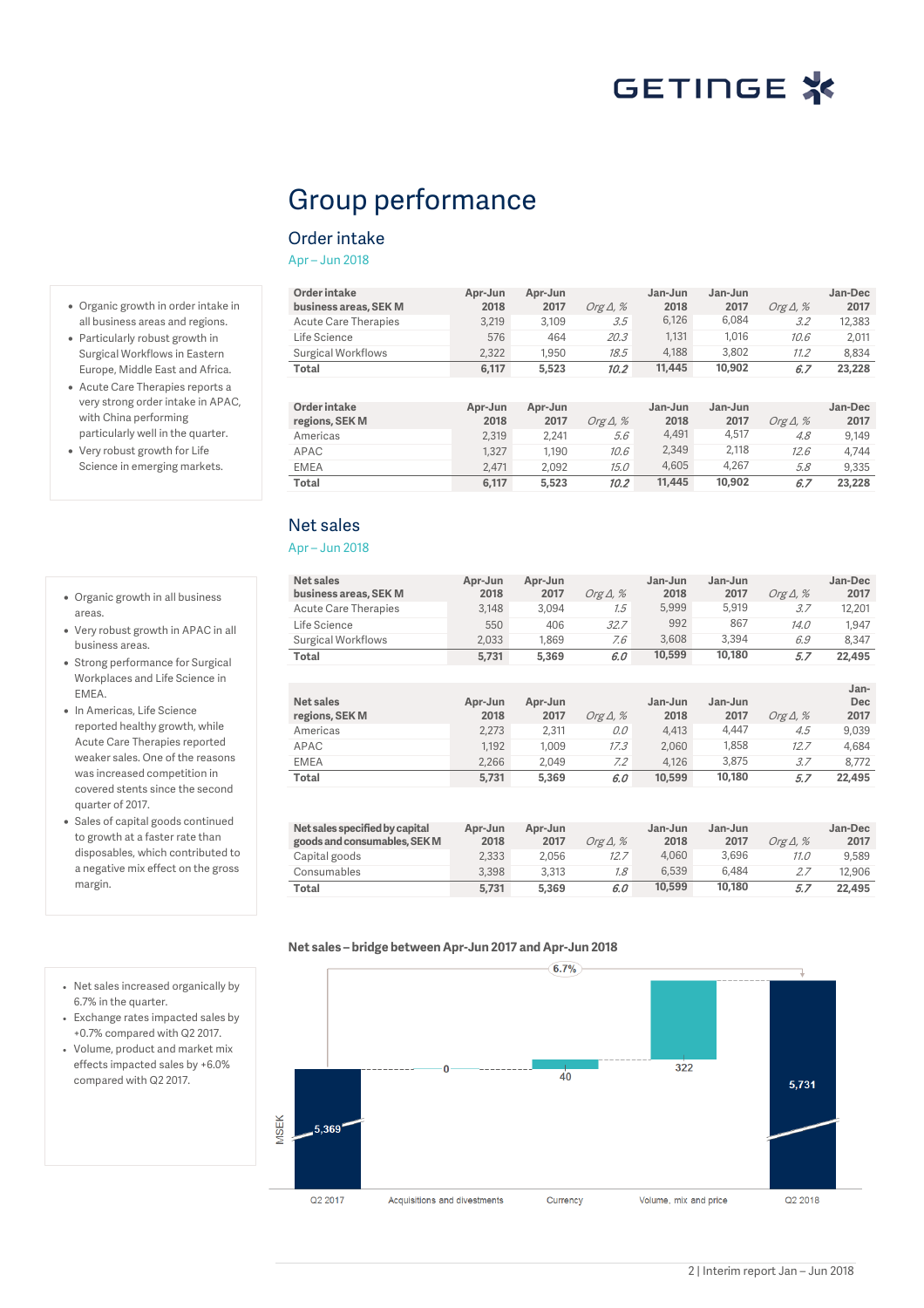#### Underlying earnings trend

| <b>SEKM</b>                                                                                   | 2018                     | Apr-Jun Apr-Jun Jan-Jun Jan-Jun Jan-Dec<br>2017 | 2018     | 2017                     | 2017     |
|-----------------------------------------------------------------------------------------------|--------------------------|-------------------------------------------------|----------|--------------------------|----------|
| Net sales                                                                                     | 5,731                    | 5,369                                           | 10,599   | 10,180                   | 22,495   |
| Adjusted gross profit                                                                         | 2,844                    | 2,828                                           | 5,432    | 5,438                    | 11,652   |
| Margin, %                                                                                     | 49.6                     | 52.7                                            | 51.3     | 53.4                     | 51.8     |
| Adjusted operating expenses                                                                   | $-2.011$                 | $-1,831$                                        | $-4,008$ | $-3,666$                 | $-7,367$ |
| <b>Adjusted EBITDA</b>                                                                        | 833                      | 997                                             | 1,424    | 1.772                    | 4.285    |
| Margin, %                                                                                     | 14.5                     | 18.6                                            | 13.4     | 17.4                     | 19.0     |
| Depreciation, amortization and write-downs of tangible and<br>intangible assets <sup>1)</sup> | $-295$                   | $-295$                                          | $-585$   | $-585$                   | $-1.177$ |
| <b>Adjusted EBITA</b>                                                                         | 538                      | 702                                             | 839      | 1,187                    | 3,108    |
| Margin, %                                                                                     | 9.4                      | 13.1                                            | 7.9      | 11.7                     | 13.8     |
| А                                                                                             |                          |                                                 |          |                          |          |
| Amortization and write-down of acquired intangible assets <sup>1)</sup>                       | $-120$                   | $-149$                                          | $-231$   | $-304$                   | $-586$   |
| <b>Adjusted EBIT</b>                                                                          | 418                      | 553                                             | 608      | 883                      | 2,522    |
| Margin, %                                                                                     | 7.3                      | 10.3                                            | 5.7      | 8.7                      | 11.2     |
| <b>B</b> Acquisition and restructuring costs                                                  | $-13$                    | $-511$                                          | $-14$    | $-539$                   | $-763$   |
| <b>C</b> Other items affecting comparability <sup>2)</sup>                                    | $\overline{\phantom{a}}$ | $\overline{\phantom{a}}$                        | $-350$   | $\overline{\phantom{a}}$ | $-266$   |
| <b>Operating profit (EBIT)</b>                                                                | 405                      | 42                                              | 244      | 344                      | 1,493    |
| Net financial items                                                                           | $-74$                    | $-158$                                          | $-195$   | $-301$                   | $-560$   |
| Profit/loss before tax                                                                        | 331                      | $-116$                                          | 49       | 43                       | 933      |
| Adjusted profit before tax<br>(adjusted for A, B and C)                                       | 464                      | 544                                             | 644      | 886                      | 2,548    |
| Margin, %                                                                                     | 8.1                      | 10.1                                            | 6.1      | 8.7                      | 11.3     |
| Taxes                                                                                         | $-240$                   | 31                                              | $-259$   | $-11$                    | 184      |
| $D$ Adjustment of tax <sup>2)</sup>                                                           | 116                      | $-178$                                          | 86       | $-228$                   | $-738$   |
| Adjusted net profit for the period<br>(adjusted for A, B, C and D)                            | 340                      | 397                                             | 471      | 647                      | 1.994    |
| Margin, %                                                                                     | 5.9                      | 7.4                                             | 4.4      | 6.4                      | 8.9      |
| Of which, attributable to Parent Company's shareholders                                       | 330                      | 392                                             | 455      | 638                      | 1,973    |
| Average number of shares, thousands                                                           | 272,370                  | 241,780                                         | 272,370  | 241,780                  | 250,720  |
| Adjusted earnings per share, SEK<br>(adjusted for A, B, C and D)                              | 1.21                     | 1.62                                            | 1.67     | 2.64                     | 7.87     |

1) Excluding items affecting comparability (see Note 3 for depreciation, amortization and write-downs). 2) See Note 5.

### Adjusted EBITA per business area<sup>1)</sup>

|                                                | Apr-Jun |       | Apr-Jun Jan-Jun Jan-Jun Jan-Dec |        |        |
|------------------------------------------------|---------|-------|---------------------------------|--------|--------|
| <b>SEKM</b>                                    | 2018    | 2017  | 2018                            | 2017   | 2017   |
| <b>Acute Care Therapies</b>                    | 596     | 638   | 1,066                           | 1,195  | 2,500  |
| Margin, %                                      | 18.9    | 20.6  | 17.8                            | 20.2   | 20.5   |
| <b>Life Science</b>                            | 52      | 64    | 109                             | 168    | 369    |
| Margin, %                                      | 9.5     | 15.8  | 11.0                            | 19.4   | 19.0   |
| <b>Surgical Workflows</b>                      | $-39$   | 49    | $-204$                          | $-78$  | 445    |
| Margin, %                                      | $-1.9$  | 2.6   | $-5.7$                          | $-2.3$ | 5.3    |
| Group functions and other (incl. eliminations) | $-71$   | $-49$ | $-132$                          | $-98$  | $-206$ |
| <b>Total</b>                                   | 538     | 702   | 839                             | 1.187  | 3.108  |
| Margin, %                                      | 9.4     | 13.1  | 7.9                             | 11.7   | 13.8   |

1) See Note 3 for depreciation, amortization and write-downs and Note 5 for other items affecting comparability

#### **Adjusted EBITA – bridge between Apr-Jun 2017 and Apr-Jun 2018**



- Currency effects impacted net sales by SEK +40 M, gross profit by SEK -32 M and EBITA by SEK - 69 M.
- The gross margin is negatively impacted by currency, product and market mix. Growth was particularly robust in capital goods and in emerging markets during the quarter. In addition, sales increased more in Surgical Workflows and Life Science than in Acute Care Therapies (which reported a higher gross margin).
- Operating expenses were in line with outcome in the first quarter of 2018, but were higher compared with the second quarter of 2017. This was mainly related to increased investment in sales, quality and R&D and negative currency effects. Furthermore, continuing Groupwide expenses after the distribution of Arjo negatively affected profitability.
- The tax expense for the period was impacted by a tax provision of SEK 64 M related to self correction of tax return due to non-deductible costs attributable to ongoing investigations in Brazil and SEK 88 M in revaluation of capitalized tax loss carryforwards due to the tax rate change in Sweden.
- Adjusted EBITA in Acute Care Therapies fell by SEK -42 M, mainly due to a negative currency effect of SEK -29 M and lower gross margin.
- In Life Science, adjusted EBITA declined by SEK -12 M, of which SEK -8 M was attributable to negative currency effects and the remainder mainly due to lower gross margin and higher operating expenses attributable to building up the business area.
- Adjusted EBITA in Surgical Workflows fell by SEK -88 M, primarily related to lower gross margin, negative currency effects of SEK 32 M and higher operating expenses as a result of continuing costs after the distribution of Arjo.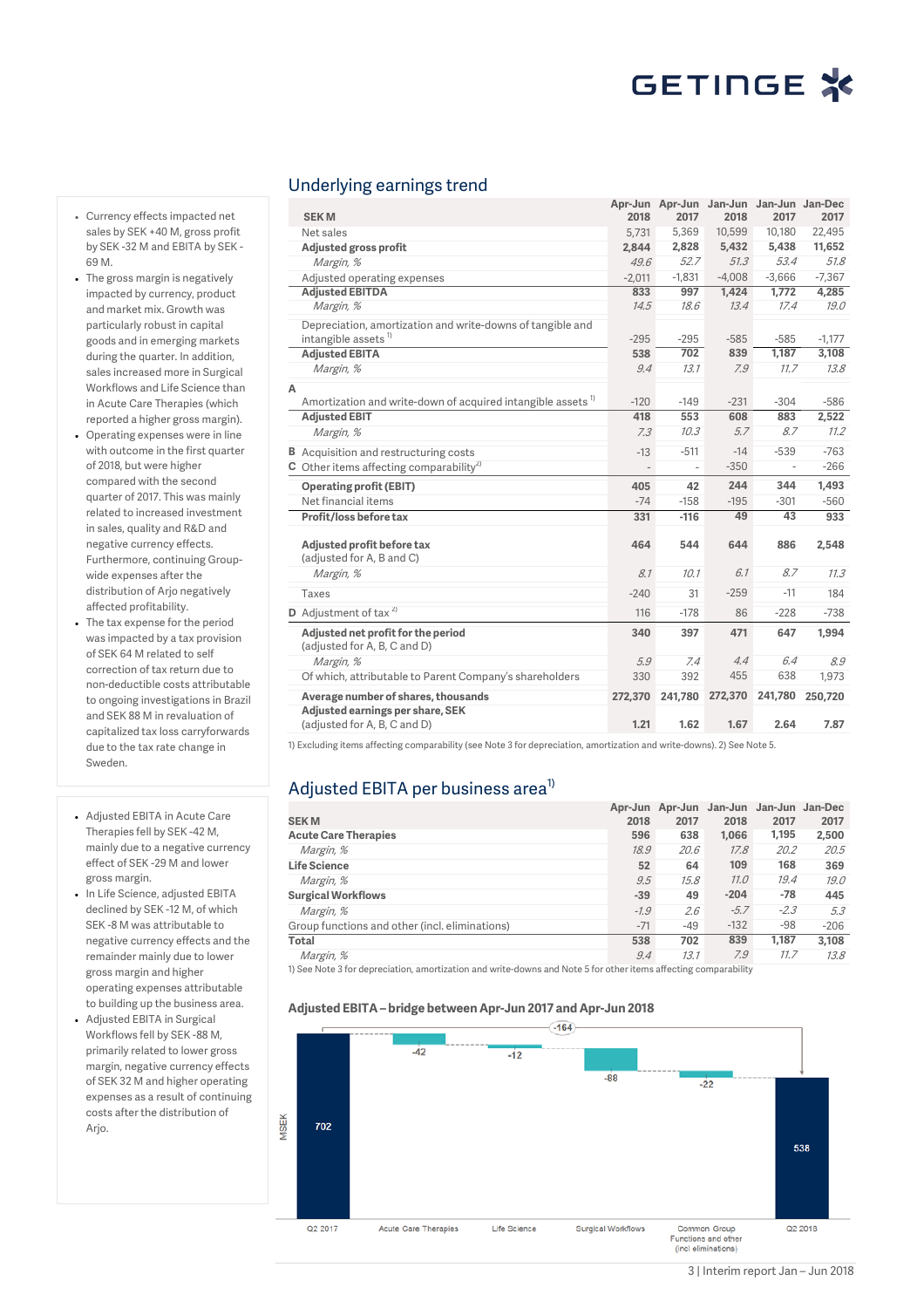### Adjusted operating expenses

(excluding depreciation, amortization and write-downs and other items affecting comparability)<sup>1)</sup>

|                                     | Apr-Jun  | Apr-Jun  | Jan-Jun  | Jan-Jun  | Jan-Dec  |
|-------------------------------------|----------|----------|----------|----------|----------|
| <b>SEKM</b>                         | 2018     | 2017     | 2018     | 2017     | 2017     |
| Selling expenses                    | $-1.141$ | $-1.084$ | $-2.260$ | $-2.164$ | $-4.319$ |
| Administrative expenses             | $-680$   | $-581$   | $-1.346$ | $-1.233$ | $-2.427$ |
| Research and development costs      | $-177$   | $-150$   | $-347$   | $-272$   | $-568$   |
| Other operating income and expenses | $-13$    | $-16$    | $-55$    |          | $-53$    |
| Total                               | $-2.011$ | $-1.831$ | $-4.008$ | $-3.666$ | $-7.367$ |

1) See Note 3 for depreciation and write-downs and Note 5 for other items affecting comparability.

#### **Adjusted EBITA – bridge between Apr-Jun 2017 and Apr-Jun 2018**



#### Currency impact

| <b>SEKM</b>             | Apr-Jun<br>2018 | Jan-Jun<br>2018 |
|-------------------------|-----------------|-----------------|
| Net sales               | 40              | $-160$          |
| Gross profit            | $-32$           | $-210$          |
| <b>EBITDA</b>           | $-61$           | $-186$          |
| EBITA                   | $-69$           | $-194$          |
| Operating profit (EBIT) | $-68$           | $-183$          |
|                         |                 |                 |



### Cash flow and financial position $1$ )

|                                                             | Apr-Jun | Apr-Jun | Jan-Jun | Jan-Jun | Jan-Dec  |
|-------------------------------------------------------------|---------|---------|---------|---------|----------|
| <b>SEKM</b>                                                 | 2018    | 2017    | 2018    | 2017    | 2017     |
| Cash flow before changes in working capital                 | 440     | 925     | 712     | 1.719   | 3.653    |
| Changes in working capital                                  | $-39$   | $-702$  | $-13$   | $-628$  | $-890$   |
| Net investments in non-current assets                       | $-354$  | $-390$  | $-653$  | $-756$  | $-1.633$ |
| Cash flow after net investments                             | 47      | $-167$  | 46      | 335     | 1.130    |
| Net interest-bearing debt at end of the period              |         |         | 13,845  | 22,666  | 12,792   |
| In relation to adjusted EBITDA <sup>2)</sup> R12M, multiple |         |         | 3.5     | N/A     | 3.0      |

1)Cash flows for 2017 also include Arjo, which was distributed to shareholders in December 2017. 2) See Note 5 and Note 7 (Alternative performance measures).

- Adjusted operating expenses remained higher than in the yearearlier period in 2017 due in part to investments in quality, sales and R&D and in part to continuing costs after the distribution of Arjo.
- Adjusted operating expenses rose by 0.7% or SEK 14 M compared with the first quarter of 2018.

- Net sales for the quarter were positively impacted by SEK 40 M in translation effects. Support mainly derived from the EUR, which offset the negative effect of the USD.
- EBIT for the quarter was impacted by translation effects of SEK -29 M and transaction effects of SEK -39 M.
- Working capital was impacted by the build-up of inventories, due to a high level of order intake.
- Payment of company fine of SEK 276 M related to ongoing investigations in Brazil is planned for the fourth quarter of 2018.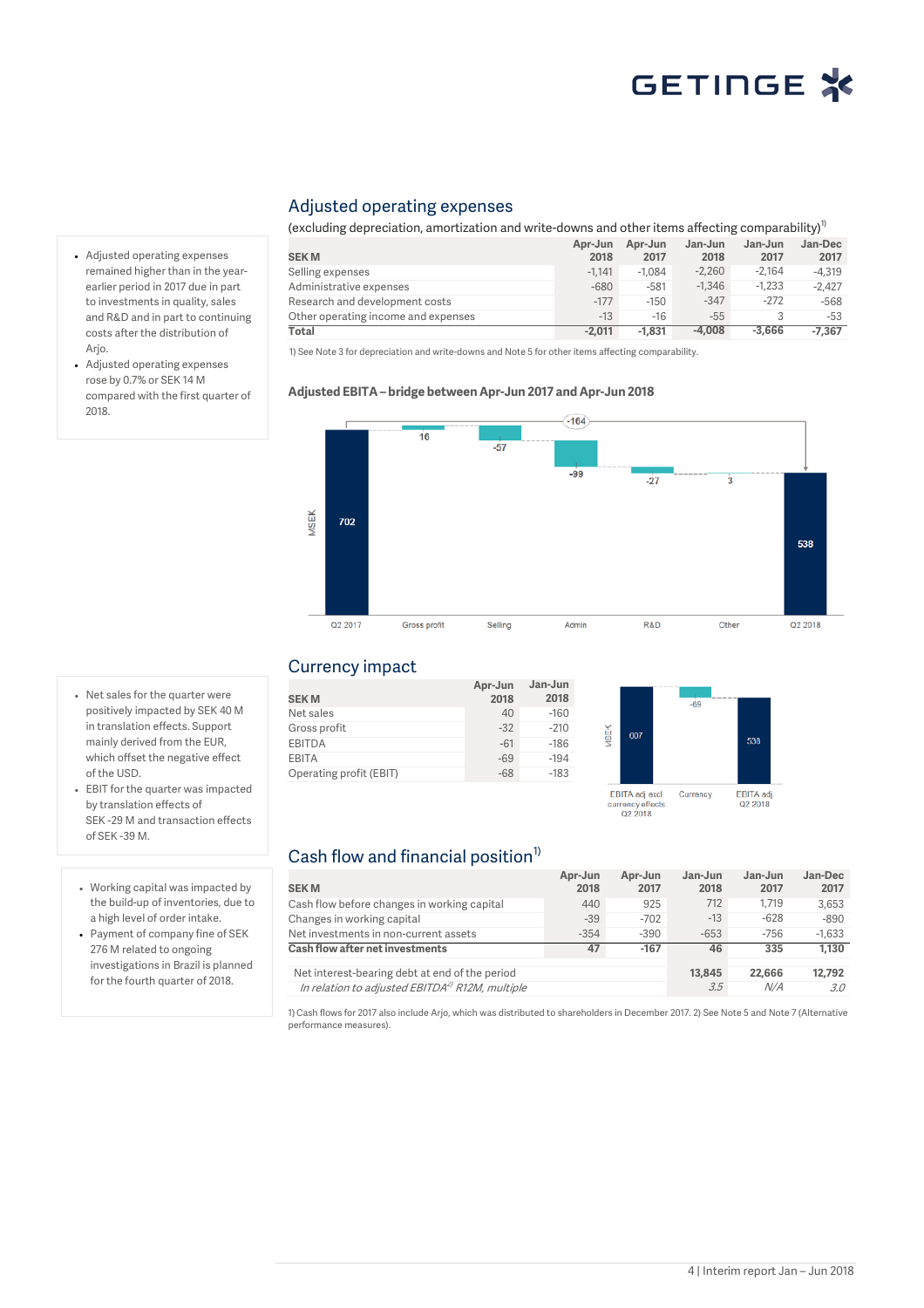#### Research and development

| <b>SEKM</b>                                 | Apr-Jun<br>2018 | Apr-Jun<br>2017 | Jan-Jun<br>2018 | Jan-Jun<br>2017 | Jan-Dec<br>2017 |
|---------------------------------------------|-----------------|-----------------|-----------------|-----------------|-----------------|
| R&D costs, gross                            | $-346$          | $-297$          | $-666$          | $-572$          | $-1.123$        |
| In relation to net sales, %                 | 6.0             | 5.5             | 6.3             | 5.6             | 5.0             |
| Capitalized development costs               | 162             | 141             | 305             | 287             | 529             |
| In relation to net sales. %                 | 2.8             | 2.6             | 2.9             | 2.8             | 2.4             |
| Research and development costs, net         | $-184$          | $-156$          | $-361$          | $-285$          | $-594$          |
|                                             |                 |                 |                 |                 |                 |
| Amortization and write-downs of capitalized |                 |                 |                 |                 |                 |
| <b>R&amp;D</b>                              | $-120$          | $-119$          | $-243$          | $-238$          | $-675$          |
| Of which write-downs                        |                 |                 |                 |                 | $-193$          |

- Gross expenses for R&D increased by 16.5%.
- Capitalized development costs rose by 14.9%
- Research and development costs increased by 17.9% net.

### Update regarding Consent Decree with the FDA

| <b>SEKM</b>                      | <b>Jun 30</b><br>2018    | Jun 30<br>2017 | <b>Dec 31</b><br>2017 |
|----------------------------------|--------------------------|----------------|-----------------------|
| Provision at beginning of period | 556                      | 371            | 371                   |
| Used amount                      | $-92$                    | $-141$         | $-296$                |
| Provisions                       | $\overline{\phantom{a}}$ | 488            | 488                   |
| <b>Translation differences</b>   | 34                       | -8             | $-7$                  |
| Provision at close of period     | 498                      | 710            | 556                   |

- The Consent Decree with the FDA was signed in February 2015 and originally encompassed a total of four production units in the US and Germany.
- Improvement plans for the necessary corrections have been prepared for each unit. Necessary corrections according to the established plan at the two production units in the US are expected to be completed by the end of 2018. This work is expected to take longer at Hechingen.
- Getinge committed SEK 995 M in 2014 related to the remediation program for strengthening the former Medical Systems' quality management system, and in 2016 and 2017 SEK 400 M and SEK 488 M, respectively, were committed for the same purpose. The total cost of the remediation program thus amounted to SEK 1,983 M at the end the second quarter of 2018.

### Other key events during the quarter

Getinge reached an agreement with the Brazilian Federal Public Prosecutor's Office (Ministério Público Federal) on a Leniency Agreement mainly related to the manipulation of tender procedures in Brazil. These cases mainly relate to 2004-2015, and primarily involve Getinge's Brazilian subsidiaries Maquet Cardiopulmonary do Brasil Indústria e Comércio Ltda and Maquet do Brasil Equipamentos Médicos Ltda.

The agreement entails that Getinge will pay a company fine corresponding to approximately SEK 276 M (BRL 121.8 M). The amount is included in the previous provision\* made by Getinge for costs related to the Brazilian investigations and will not affect operating profit further. The fine will be paid during the fourth quarter of 2018. As a result of the fine, Getinge has made a provision of SEK 64 M for self correction of tax for non-deductible costs.

Getinge is currently in negotiations with other Brazilian authorities, which are expected to be completed in 2018.

It cannot be ruled out that any further agreements with authorities may have a material impact on Getinge's earnings and financial position, in addition to provisions made.

\*Getinge has made two provisions for a total of SEK 419 M for costs related to the investigations in Brazil. SEK 69 M in the fourth quarter of 2017 and SEK 350 M in the first quarter of 2018.

• Improvements continue to take place in Hechingen in accordance with the revised plan from 2017.

• The unutilized provision totaled SEK 498 M at the end of the quarter, compared with SEK 536 M at the start of the quarter.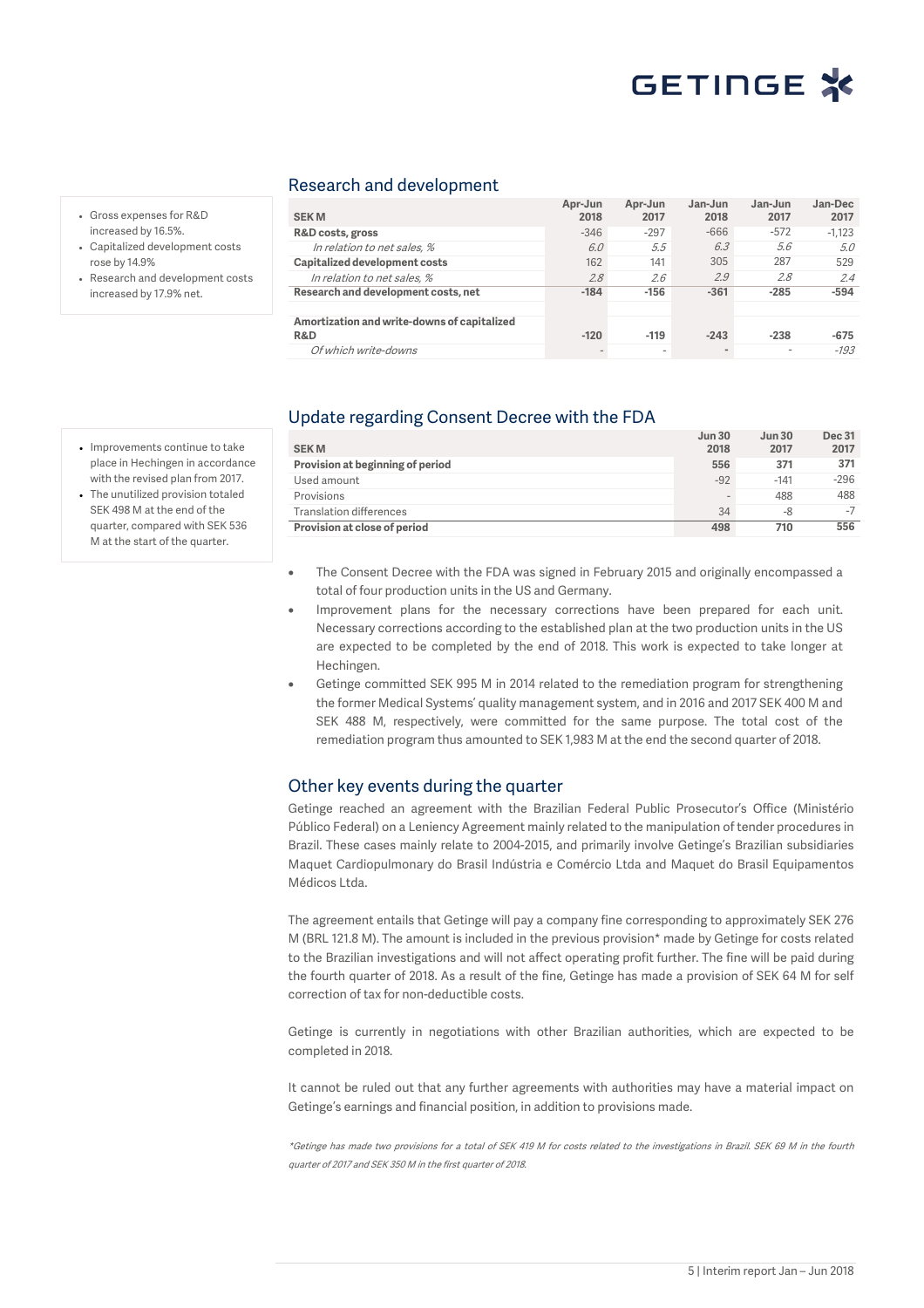

## Acute Care Therapies

Acute Care Therapies offers solutions for life support in acute health conditions. The offering includes solutions for cardiac, pulmonary and vascular therapies and a broad selection of products and therapies for intensive care. The addressable market amounted to SEK 85 billion with expected organic growth of 2-4% per year to 2020.

### Order intake and net sales

- Healthy order intake in heart-lung machines, ventilators and intraaortic balloon pumps (IABP).
- Very robust growth in APAC, with China and India performing strongly.
- High net sales in heart-lung machines and intra-aortic balloon pumps.
- Healthy growth in heart-lung machines in East Asia and Latin America
- Lower sales of covered stents in the USA as a result of increased competition in this area since the second quarter of 2017. However, this decline is leveling off.
- Sales of capital goods declined slightly compared with the second quarter of 2017.
- Lower gross margin due to mix effects, primarily in the form of higher sales in emerging markets and lower sales of stents in the US. In addition, currency effects were negative.
- Operating profit was impacted by lower gross margin and higher quality costs. Additional costs cannot be ruled out in autumn 2018, mainly due to high intensity in improvements according to the Consent Decree with the FDA.
- Currency effects impacted sales by SEK +5 M, gross profit by SEK -14 M and EBITA by SEK -29 M.

| Order intake<br>regions, SEK M | Apr-Jun<br>2018 | Apr-Jun<br>2017 | $Org\Delta$ ,<br>% | Jan-Jun<br>2018 | Jan-Jun<br>2017 | $O$ rg $\Delta$ .<br>% | <b>Jan-Dec</b><br>2017 |
|--------------------------------|-----------------|-----------------|--------------------|-----------------|-----------------|------------------------|------------------------|
| Americas                       | 1.563           | 1.565           | 2.0                | 2,988           | 3,139           | 0.6                    | 6.234                  |
| APAC                           | 647             | 567             | 13.7               | 1,154           | 1.024           | 15.2                   | 2.191                  |
| <b>EMEA</b>                    | 1.009           | 977             | 0.0                | 1.984           | 1.921           | 1.2                    | 3.958                  |
| Total                          | 3,219           | 3.109           | 3.5                | 6,126           | 6.084           | 3.2                    | 12,383                 |
|                                |                 |                 |                    |                 |                 |                        |                        |

| <b>Net sales</b><br>regions, SEK M | Apr-Jun<br>2018 | Apr-Jun<br>2017 | Org $\Delta$ , % | Jan-Jun<br>2018 | Jan-Jun<br>2017 | Org $\Delta$ , % | Jan-Dec<br>2017 |
|------------------------------------|-----------------|-----------------|------------------|-----------------|-----------------|------------------|-----------------|
| Americas                           | 1.552           | 1.633           | $-3.3$           | 3.024           | 3.172           | 0.6              | 6.263           |
| APAC                               | 643             | 542             | 17.9             | 1.139           | 999             | 16.2             | 2.227           |
| <b>EMEA</b>                        | 953             | 919             | 0.4              | 1.836           | 1.748           | 2.2              | 3.711           |
| <b>Total</b>                       | 3.148           | 3.094           | 1.5              | 5.999           | 5,919           | 3.7              | 12,201          |
|                                    |                 |                 |                  |                 |                 |                  |                 |

| Net sales specified by capital goods and<br>consumables, SEK M | Apr-Jun<br>2018 | Apr-Jun<br>2017 | Org $\Delta$ , % | Jan-Jun<br>2018 | Jan-Jun<br>2017 | <i>Org 1, %</i> | Jan-Dec<br>2017 |
|----------------------------------------------------------------|-----------------|-----------------|------------------|-----------------|-----------------|-----------------|-----------------|
| Capital goods                                                  | 770             | 790             | $-2.2$           | 1.400           | 1.385           | 3.3             | 3.289           |
| Consumables                                                    | 2.378           | 2.304           | 2.8              | 4.599           | 4.534           | 3.9             | 8.912           |
| Total                                                          | 3.148           | 3.094           | 1.5              | 5.999           | 5.919           | 3.7             | 12,201          |

### Underlying earnings trend<sup>1)</sup>

| <b>SEKM</b>                             | Apr-Jun<br>2018 | Apr-Jun<br>2017 | Jan-Jun<br>2018 | Jan-Jun<br>2017 | Jan-Dec<br>2017 |
|-----------------------------------------|-----------------|-----------------|-----------------|-----------------|-----------------|
| Net sales                               | 3,148           | 3.094           | 5,999           | 5,919           | 12,201          |
| Adjusted gross profit                   | 1.856           | 1.886           | 3,609           | 3,639           | 7,403           |
| Margin, %                               | 59.0            | 61.0            | 60.2            | 61.5            | 60.7            |
| <b>Adjusted EBITDA</b>                  | 769             | 809             | 1.411           | 1,533           | 3,174           |
| Margin, %                               | 24.4            | 26.1            | 23.5            | 25.9            | 26.0            |
|                                         |                 |                 |                 |                 |                 |
| Depreciation, amortization and write-   |                 |                 |                 |                 |                 |
| downs of tangible and intangible assets | $-173$          | $-171$          | $-345$          | $-338$          | $-674$          |
| <b>Adjusted EBITA</b>                   | 596             | 638             | 1.066           | 1.195           | 2,500           |
| Margin, %                               | 18.9            | 20.6            | 17.8            | 20.2            | 20.5            |

1) See Note 3 for depreciation, amortization and write-downs, Note 5 for other items affecting comparability and Note 7 (alternative performance measures).

### Key events in the business area

- A milestone was achieved in the quarter when CE marking was obtained for the software that enables high frequency oscillation (HFO) in Getinge's Servo-n ventilator. It means that the company becomes a full-service supplier to the key market for ventilators in neonatal care.
- With the launch of Flow-c, Getinge took a giant leap into the mid-segment of the anesthesia market. The reception from customers has been very positive.
- A first ever randomized multicenter international trial on extracorporeal membrane oxygenation (ECMO) to rescue lung injury in severe ARDS (EOLIA) was published in the prestigious New England Journal of Medicine. The results demonstrated that the care of the patient with appropriate ventilation management combined with planned early ECMO is an effective strategy for treatment of patients suffering from severe acute respiratory distress syndrome (ARDS).
- Getinge's market-leading CARDIOSAVE intra-aortic balloon pump received industry approval under the EN 60601 standard on the safety and essential performance of medical electrical equipment, a requirement for all markets in the EU.

6 | Interim report Jan – Jun 2018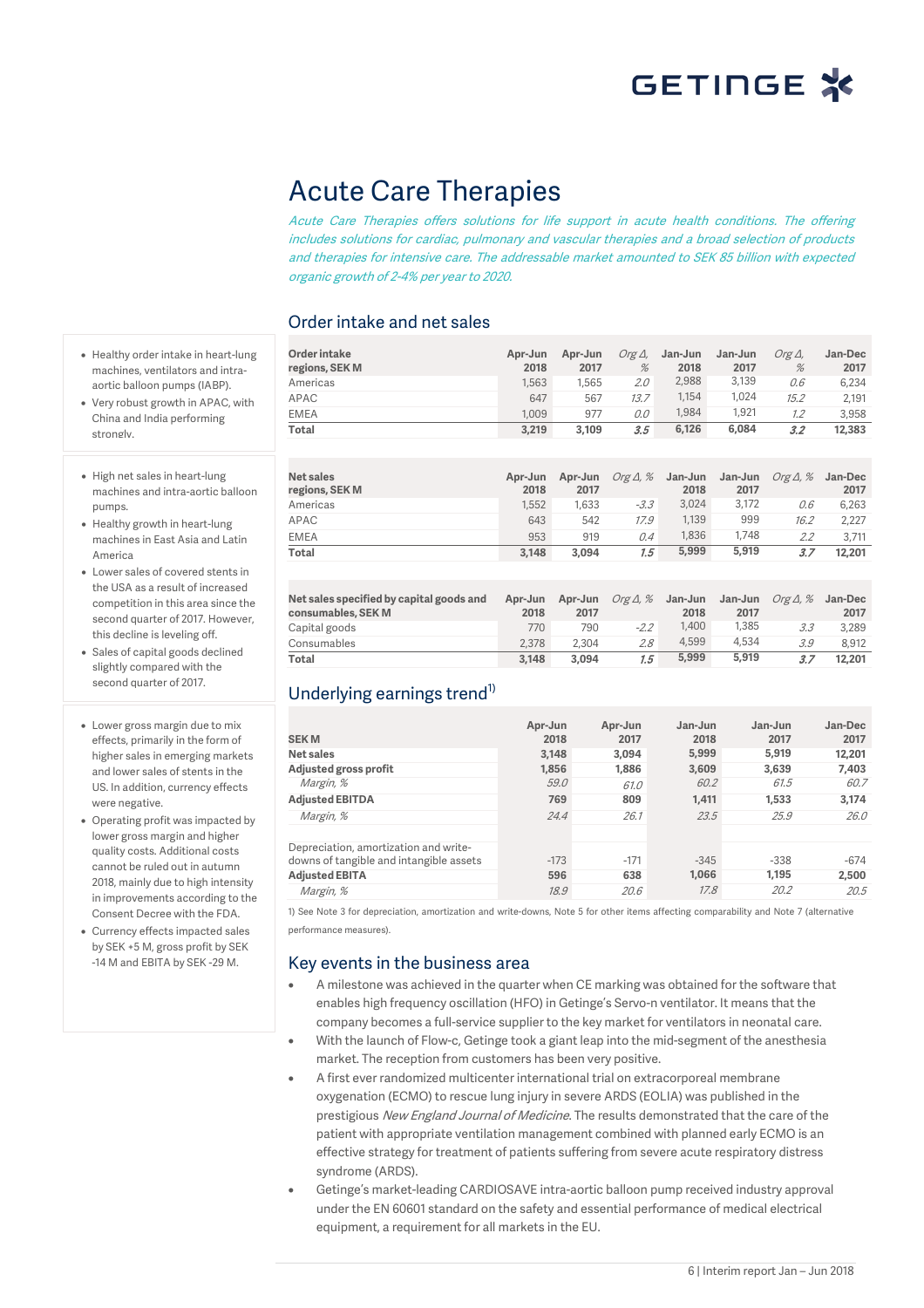## Life Science

Life Science offers a comprehensive range of equipment, technical expertise and consultation to prevent contamination in biopharmaceutical production, biomedical research, medical device manufacturing, and laboratory applications. The addressable market amounted to SEK 23 billion with expected organic growth of 3-5% per year to 2020.

### Order intake and net sales

• Very robust growth in all regions and across the product portfolio.

• Particularly high growth in disinfection and sterilizers.

- Very robust growth in all regions and product categories.
- EMEA reported the largest increase in sales in absolute terms, primarily due to four major projects in the UK and Germany.
- Growth in capital goods continued to increase at a faster rate than consumables.
- The gross margin was adversely impacted by product mix effects with capital goods delivering significant growth. Currency effects were also negative.
- Operating profit was negatively affected by the lower gross margin and higher operating expenses in sales and administration connected with the establishment of the business area. The business area was also adversely impacted by continuing costs after the distribution of Arjo.
- Currency effects impacted sales by SEK +12 M, gross profit by SEK -4 M and EBITA by SEK -8 M.

| Order intake<br>regions, SEK M | Apr-Jun<br>2018 | Apr-Jun<br>2017 | $Org\Delta$ ,<br>% | Jan-Jun<br>2018 | Jan-Jun<br>2017 | $O$ rg $\Delta$ .<br>% | <b>Jan-Dec</b><br>2017 |
|--------------------------------|-----------------|-----------------|--------------------|-----------------|-----------------|------------------------|------------------------|
| Americas                       | 193             | 150             | 27.9               | 407             | 341             | 24.0                   | 673                    |
| APAC                           | 120             | 83              | 40.0               | 206             | 192             | 6.8                    | 335                    |
| <b>EMEA</b>                    | 263             | 231             | 8.2                | 518             | 483             | 2.6                    | 1.003                  |
| Total                          | 576             | 464             | 20.3               | 1,131           | 1.016           | 10.6                   | 2,011                  |

| Net sales<br>regions, SEK M | Apr-Jun<br>2018 | 2017 | Apr-Jun Org $\Delta$ , % | Jan-Jun<br>2018 | Jan-Jun<br>2017 | Org $\Delta$ , $\%$ | Jan-Dec<br>2017 |
|-----------------------------|-----------------|------|--------------------------|-----------------|-----------------|---------------------|-----------------|
| Americas                    | 203             | 160  | 27.0                     | 375             | 348             | 11.7                | 718             |
| APAC                        | 64              | 37   | 74.0                     | 112             | 105             | 7.6                 | 328             |
| <b>EMEA</b>                 | 283             | 209  | 29.9                     | 505             | 414             | 17.6                | 901             |
| Total                       | 550             | 406  | 32.7                     | 992             | 867             | 14.0                | 1.947           |

| Net sales specified by capital goods and<br>consumables, SEK M | Apr-Jun<br>2018 | Apr-Jun<br>2017 | Org $\Delta$ , $\%$ Jan-Jun | 2018 | Jan-Jun<br>2017 | <i>Org 4. %</i> | Jan-Dec<br>2017 |
|----------------------------------------------------------------|-----------------|-----------------|-----------------------------|------|-----------------|-----------------|-----------------|
| Capital goods                                                  | 349             | 246             | 38.8                        | 607  | 500             | 20.5            | 1.183           |
| Consumables                                                    | 201             | 160             | 23.3                        | 385  | 367             | 5.2             | 764             |
| Total                                                          | 550             | 406             | 32.7                        | 992  | 867             | 14.0            | 1.947           |

### Underlying earnings trend<sup>1)</sup>

| <b>SEKM</b>                             | Apr-Jun<br>2018 | Apr-Jun<br>2017 | Jan-Jun<br>2018<br>992 | Jan-Jun<br>2017<br>867 | Jan-Dec<br>2017 |
|-----------------------------------------|-----------------|-----------------|------------------------|------------------------|-----------------|
| Net sales                               | 550             | 406             |                        |                        | 1,947           |
| Adjusted gross profit                   | 196             | 172             | 382                    | 359                    | 790             |
| Margin, %                               | 35.6            | 42.4            | 38.5                   | 41.4                   | 40.6            |
| <b>Adjusted EBITDA</b>                  | 70              | 79              | 145                    | 199                    | 435             |
| Margin, %                               | 12.7            | 19.5            | 14.6                   | 23.0                   | 22.3            |
| Depreciation, amortization and write-   |                 |                 |                        |                        |                 |
| downs of tangible and intangible assets | $-18$           | $-15$           | $-36$                  | $-31$                  | -66             |
| <b>Adjusted EBITA</b>                   | 52              | 64              | 109                    | 168                    | 369             |
| Margin, %                               | 9.5             | 15.8            | 11.0                   | 19.4                   | 19.0            |

1) See Note 3 for depreciation, amortization and write-downs, Note 5 for other items affecting comparability and Note 7 (alternative performance measures).

### Key events in the business area

• Launch of Getinge Steam Sterilizer (GSS). This new series of steam sterilizers has been developed to meet the strict requirements from the growing segments of biopharmaceutical production and biomedical research. The launch took place at the ACHEMA exhibition in Frankfurt in June and the first deliveries to customers have already been made.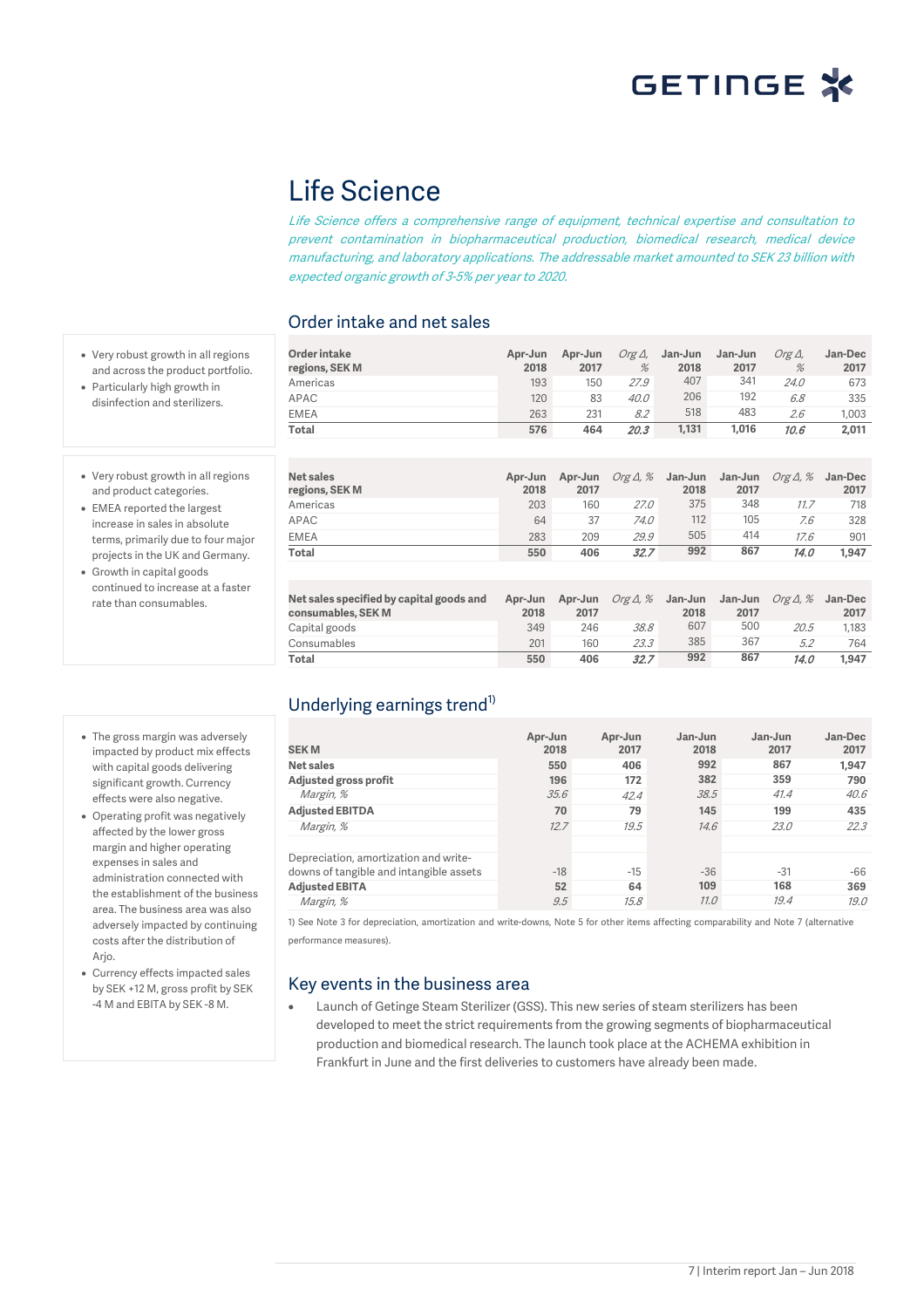

## Surgical Workflows

Surgical Workflows offers products and services for efficient disinfection and sterilization of instruments used in operations, operating tables and other high-quality hardware for operating rooms and advanced IT systems for efficient and secure hospital workflows. The addressable market amounted to SEK 62 billion with expected organic growth of 2-4% per year to 2020.

### Order intake and net sales

**Net sales regions, SEK M**

| Order intake<br>regions, SEK M | Apr-Jun<br>2018 | Apr-Jun<br>2017 | Org $\Delta$ ,<br>% | Jan-Jun<br>2018 | Jan-Jun<br>2017 | Org∆.<br>% | Jan-Dec<br>2017 |
|--------------------------------|-----------------|-----------------|---------------------|-----------------|-----------------|------------|-----------------|
| Americas                       | 563             | 526             | 9.8                 | 1.096           | 1.037           | 11.4       | 2.242           |
| APAC                           | 560             | 540             | 2.7                 | 989             | 902             | 10.8       | 2.218           |
| <b>EMEA</b>                    | 1.199           | 884             | 33.4                | 2,103           | 1.863           | 11.3       | 4.374           |
| Total                          | 2.322           | 1.950           | 18.5                | 4.188           | 3,802           | 11.2       | 8.834           |

**2017**

Americas 518 518 1.9 1,014 927 15.0 2,058 APAC 485 430 11.8 809 754 8.6 2,129 EMEA 1,030 921 8.8 1,785 1,713 1.9 4,160 **Total 2,033 1,869** 7.6 **3,608 3,394** 6.9 **8,347**

> **Apr-Jun 2017**

Capital goods 1,214 1,020 18.0 2,053 1,811 14.1 5,117 Consumables 819 849 -4.9 1,555 1,583 -1.2 3,230 **Total 2,033 1,869** 7.6 **3,608 3,394** 6.9 **8,347**

**Apr-Jun** Org Δ, % **Jan-Jun**

Org Δ, % **Jan-Jun**

**2018**

**2018**

**Jan-Jun**  Org Δ, % **Jan-Dec** 

Org Δ, % **Jan-Dec** 

**2017**

**2017**

**2017**

**Jan-Jun 2017**

**Apr-Jun 2018**

**Apr-Jun 2018**

| • Very high net sales, with growth in |  |
|---------------------------------------|--|
| all regions.                          |  |

• Particularly strong trend in Surgical Workplaces, with success in sales in emerging markets and in major projects.

• Very high order intake, with growth in all regions. • Particularly strong performance in Infection Control and Surgical

Workplaces.

- Growth in capital goods is continuing to increase at a fast rate
- The gross margin was negatively impacted by currency effects, the product and market mix, with higher sales in emerging markets and in capital goods with lower margins. Lower sales of disposables that include service were primarily due to Infection Control and IWS, which both reported a strong performance in the year-earlier period.
- Operating profit was negatively affected by the lower gross margin and higher operating expenses, primarily related to increased sales resources in the US, higher logistics costs and continuing costs following the spin-off of Arjo.
- Currency effects impacted sales by SEK +23 M, gross profit by SEK -14 M and EBITA by SEK -32 M.

| Underlying earnings trend <sup>1)</sup> |  |
|-----------------------------------------|--|

**Net sales specified by capital goods and** 

**consumables, SEK M**

| <b>SEKM</b><br>Net sales<br>Adjusted gross profit<br>Margin, %<br><b>Adjusted EBITDA</b><br>Margin, %                  | Apr-Jun<br>2018<br>2,033<br>792<br>39.0<br>63<br>3.1 | Apr-Jun<br>2017<br>1.869<br>770<br>41.2<br>157<br>8.4 | Jan-Jun<br>2018<br>3,608<br>1.441<br>39.9<br>$-3$<br>$-0.1$ | Jan-Jun<br>2017<br>3.394<br>1.440<br>42.4<br>136<br>4.0 | Jan-Dec<br>2017<br>8,347<br>3,459<br>41.4<br>878<br>10.5 |
|------------------------------------------------------------------------------------------------------------------------|------------------------------------------------------|-------------------------------------------------------|-------------------------------------------------------------|---------------------------------------------------------|----------------------------------------------------------|
| Depreciation, amortization and write-<br>downs of tangible and intangible assets<br><b>Adjusted EBITA</b><br>Margin, % | $-102$<br>$-39$<br>$-1.9$                            | $-108$<br>49<br>2.6                                   | $-201$<br>$-204$<br>$-5.7$                                  | $-214$<br>$-78$<br>$-2.3$                               | $-433$<br>445<br>5.3                                     |

1) See Note 3 for depreciation, amortization and write-downs, Note 5 for other items affecting comparability and Note 7 (alternative performance measures).

### Key events in the business area

- Launch of the Maquet Yuno II operating table for optimum results in open or minimally invasive interventions. The table can be configured for any discipline, maximizing the functionality and utilization of the operating room.
- Launch of the new Maquet Meera ST operating table, offering the same advantages as Maquet Meera, in addition to functionality for gynecological and urological procedures. Maquet Meera ST offers high functionality for clinics that perform few or no such operations.
- Launch of a carbon fiber table component for the Maquet Otesus and Maquet Yuno II for procedures requiring unrestricted transparency when using a scanner, for example, pelvic, cardiovascular, orthopaedic, traumatology and spinal surgery.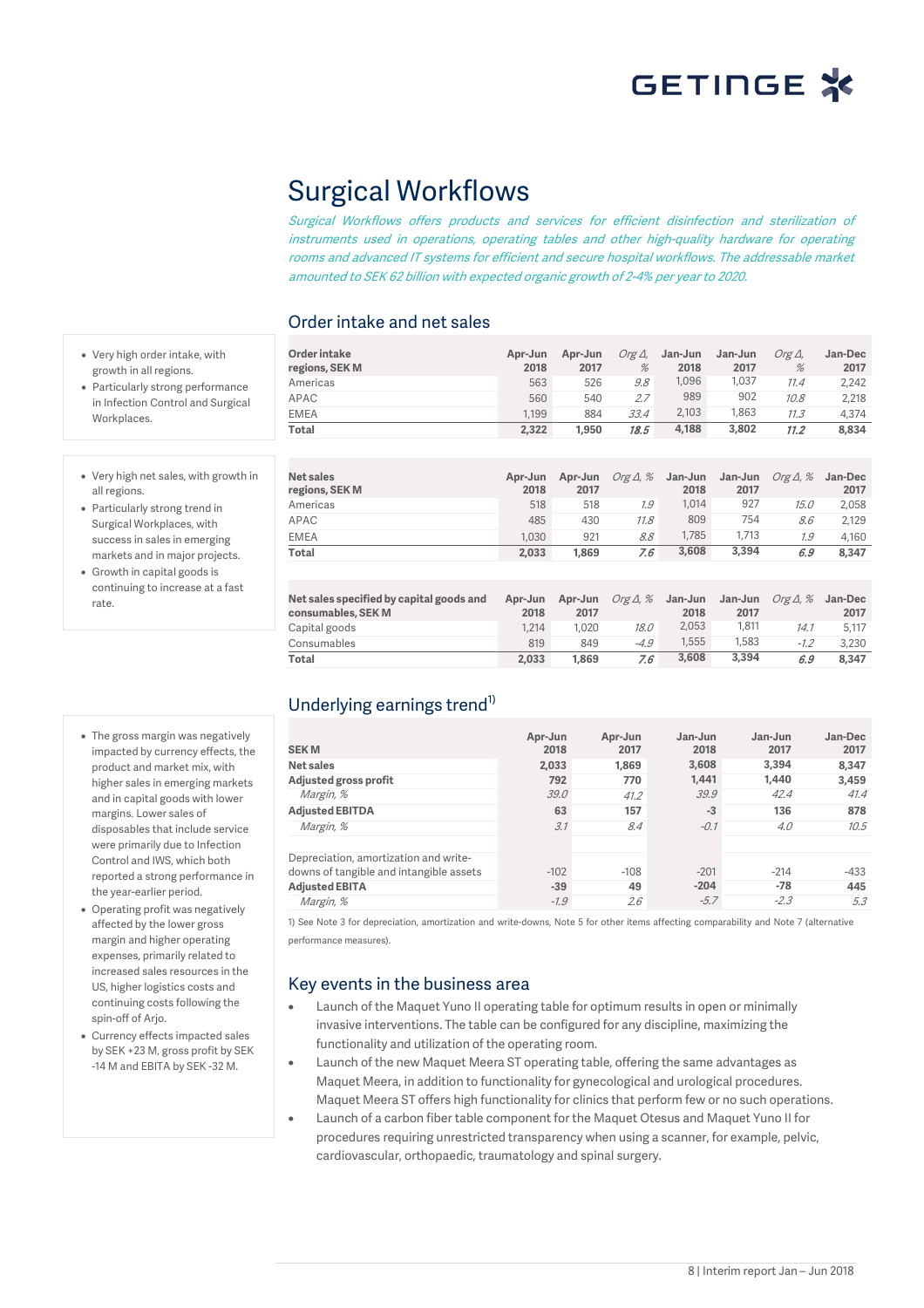

## Other information

#### Risk management

#### Healthcare reimbursement system

Political decisions represent the single greatest market risk to Getinge Group. Changes to the healthcare reimbursement system can have a major impact on individual markets by reducing or deferring grants. Since Getinge is active in a large number of geographical markets, the risk for the Group as a whole is limited.

#### **Customers**

Activities conducted by Getinge's customers are generally financed directly or indirectly by public funds and ability to pay is usually very solid, although payment behavior can vary between different countries. All transactions outside the OECD area are covered by payment guarantees, unless the customer's ability to pay is well documented.

#### Authorities and control bodies

Parts of Getinge's operations and product range are covered by legislation stipulating rigorous assessments, quality control and documentation. It cannot be ruled out that Getinge's operations, financial position and earnings may be negatively impacted by difficulties in complying with current regulations and requirements of authorities and control bodies or changes to such regulations and requirements. To limit these risks to the greatest possible extent, Getinge conducts extensive work focused on quality and regulatory issues and every business area assumes overall responsibility for quality and regulatory issues. The majority of the Group's production facilities are certified according to the medical device quality standard ISO 13485 and/or the general quality standard ISO 9001. Getinge is also, and may become in the future, involved in government investigations, disputes and similar proceedings within the framework of its other business operations concerning such issues as the environment, tax and competition. Since Getinge operates in a global environment, the company is also exposed to local business risks, such as corruption and restrictions on trade. To minimize the risk of being subject to such investigations, disputes and proceedings, Getinge works actively on developing, implementing and maintaining policies and systems for ensuring compliance with applicable rules and regulations.

#### Research and development

Getinge's future growth also depends on the company's ability to develop new and successful products. Research and development efforts are costly and it is impossible to guarantee that developed products will be commercially successful. As a means of maximizing the return on research and development efforts, the Group has a very structured selection and planning process to ensure that the Group prioritizes correctly when choosing which potential projects to pursue. This process includes careful analyses of the market, technological progress, choice of production method and selection of subcontractors. The development work is conducted in a structured manner and each project undergoes a number of fixed control points.

#### Product liability and damage claims

Healthcare suppliers run a risk, like other players in the healthcare industry, of being subject to claims relating to product liability and other legal claims. Such claims can involve large amounts and significant legal expenses. Getinge cannot provide any guarantees that its operations will not be subject to compensation claims. Getinge carries the customary indemnity and product liability insurance, but there is a risk that the protection Getinge receives through its insurance policies would be limited for reasons such as amount limits and requirements to pay deductibles.

#### Protection of intellectual property

Getinge is a market leader in the areas in which it operates and invests significant amounts in product development. To secure returns on these investments, Getinge actively upholds its rights and monitors competitors' activities closely. If required, Getinge will protect its intellectual property rights through legal processes.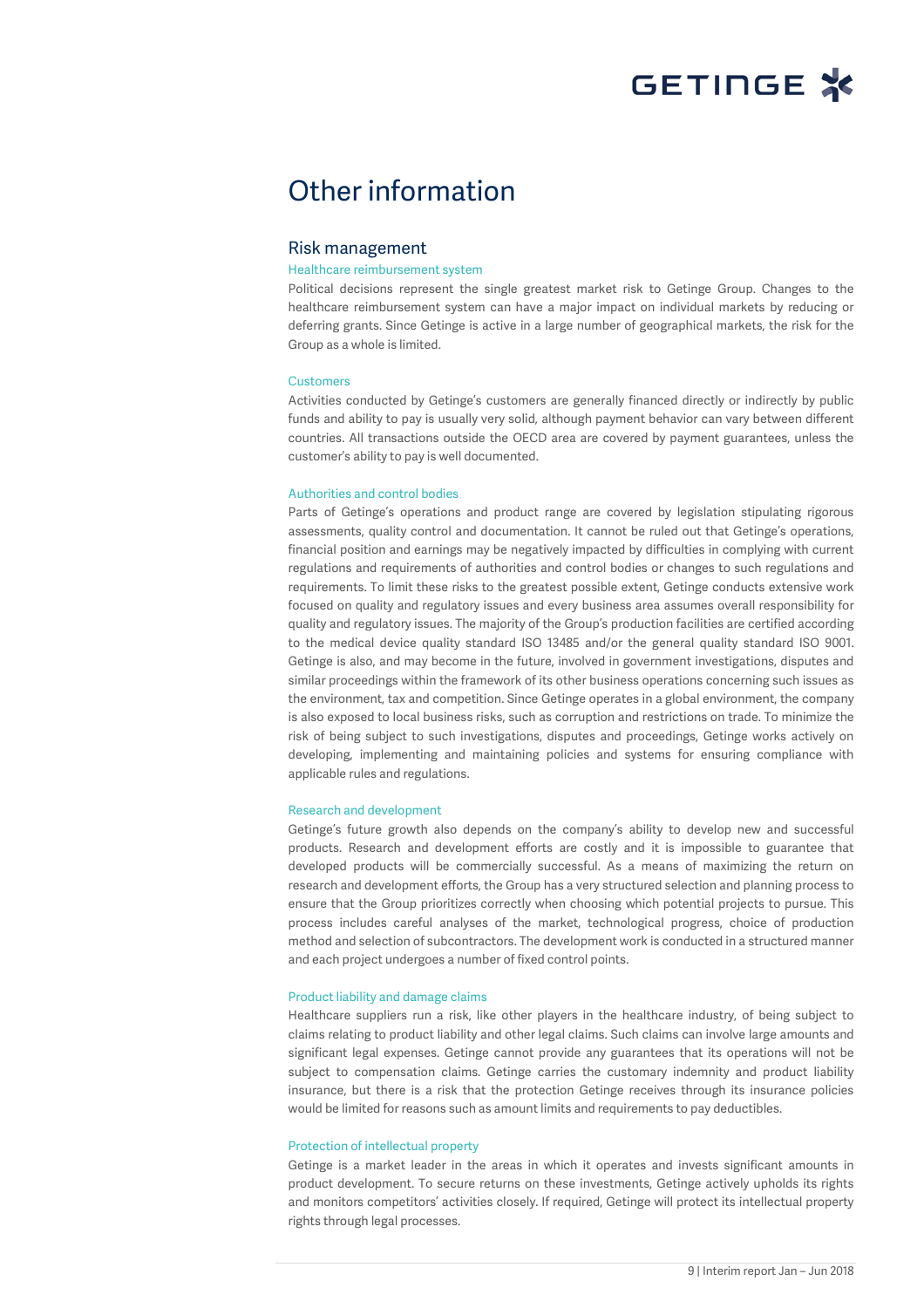#### Financial risk management

Getinge is exposed to a number of financial risks in its operations. Financial risks principally pertain to risks related to currency and interest-rate risks, as well as credit risks. Risk management is regulated by the finance policy adopted by the Board. The ultimate responsibility for managing the Group's financial risks and developing methods and principles of financial risk management lies with the Getinge Executive Team and the treasury function. The main financial risks to which the Group is exposed are currency risks, interest-rate risks and credit and counterparty risks.

#### Seasonal variations

Getinge's earnings are affected by seasonal variations. The second quarter is normally weak in relation to the remainder of the fiscal year. The third and particularly fourth quarters are usually the Group's strongest quarters.

#### Transactions with related parties

Following the distribution of Arjo in December 2017, Getinge carried out normal commercial transactions

with Arjo for the sale and purchase of goods and services. In addition, no other significant transactions with related parties occurred during the period other than transactions with subsidiaries.

#### Forward-looking information

This report contains forward-looking information based on the current expectations of company management. Although management deems that the expectations presented by such forwardlooking information are reasonable, no guarantee can be given that these expectations will prove correct. Accordingly, the actual future outcome could vary considerably compared with what is stated in the forward-looking information, due to such factors as changed conditions regarding finances, market and competition, changes in legal and regulatory requirements and other political measures, and fluctuations in exchange rates.

### Getinge's financial targets

- Average annual organic growth in net sales: 2-4%
- Average earnings per share growth: >10%
- Getinge's dividend policy is to pay dividends of 30-50% of net profit to shareholders.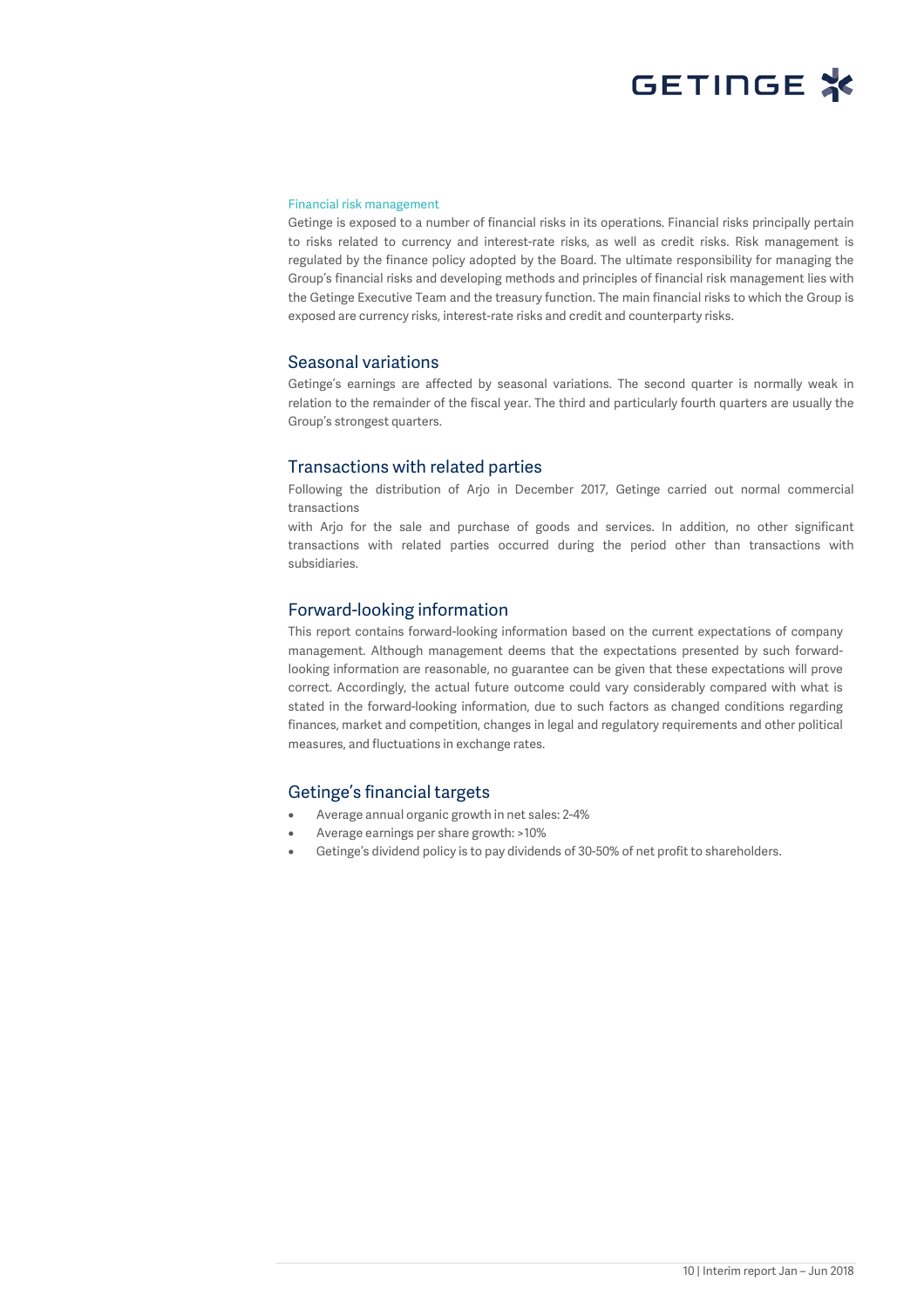

### Assurance

The Board of Directors and CEO assure that the interim report provides a true and fair review of the Parent Company and the Group's operations, position and earnings and describes the material risks and uncertainties faced by the Parent Company and the Group.

**Gothenburg, July 17, 2018**

| <b>Carl Bennet</b><br>Chairman           | Johan Bygge             | <b>Cecilia Daun Wennborg</b> |
|------------------------------------------|-------------------------|------------------------------|
| <b>Barbro Fridén</b>                     | Dan Frohm               | Sofia Hasselberg             |
| Peter Jörmalm                            | <b>Rickard Karlsson</b> | Johan Malmquist              |
| <b>Mattias Perjos</b><br>President & CFO | <b>Malin Persson</b>    | Johan Stern<br>Vice Chairman |

*This interim report is unaudited.*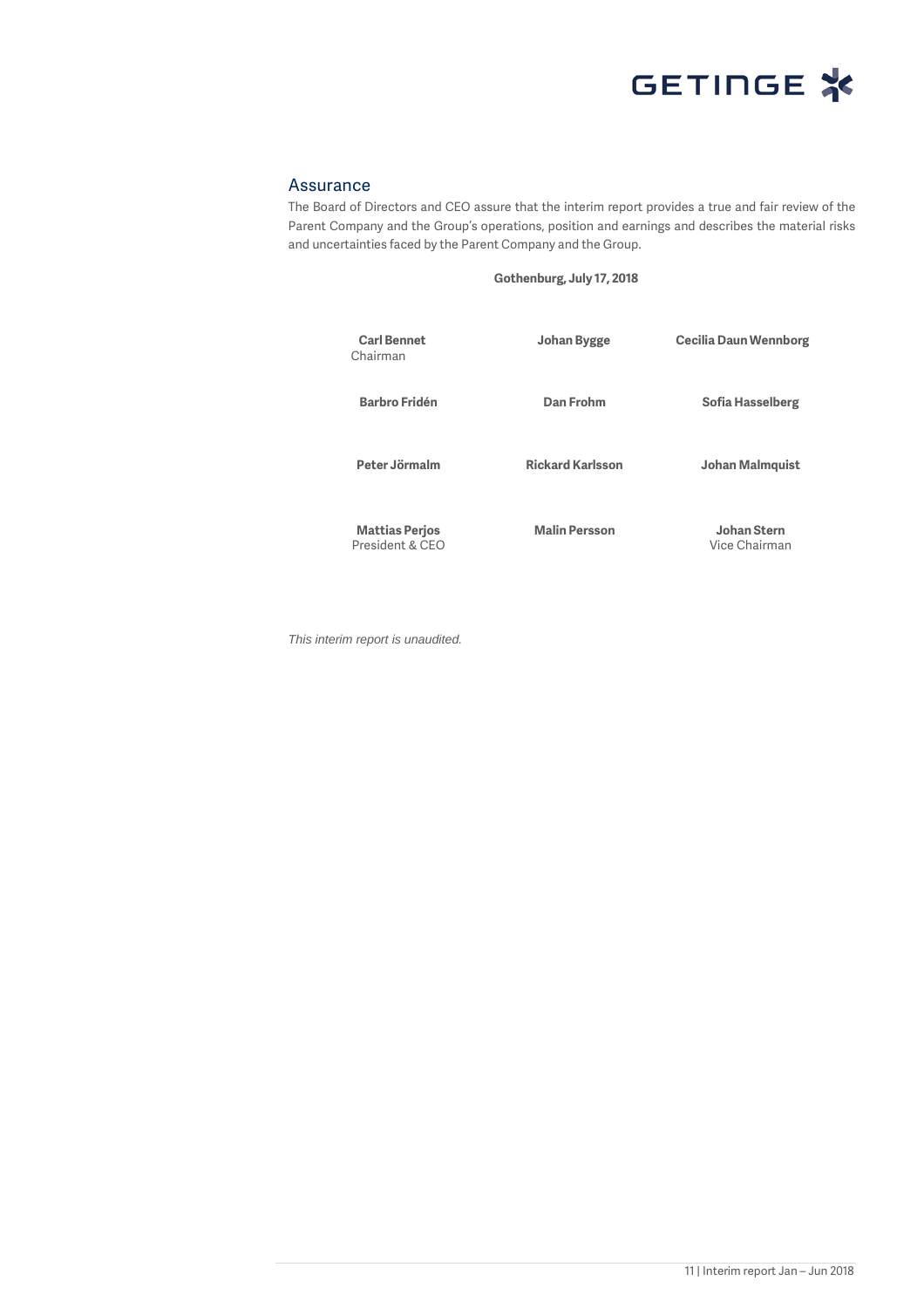# Consolidated financial statements

## Consolidated income statement

| <b>SEKM</b>                                                                           | <b>Note</b>    | Apr-Jun<br>2018 | Apr-Jun<br>2017          | Jan-Jun<br>2018          | Jan-Jun<br>2017          | Jan-Dec<br>2017 |
|---------------------------------------------------------------------------------------|----------------|-----------------|--------------------------|--------------------------|--------------------------|-----------------|
| Net sales                                                                             | $\overline{2}$ | 5,731           | 5,369                    | 10,599                   | 10,180                   | 22,495          |
| Cost of goods sold                                                                    | 3              | $-3,077$        | $-2,725$                 | $-5,541$                 | $-5,108$                 | $-11.783$       |
| <b>Gross profit</b>                                                                   | $\overline{2}$ | 2,654           | 2,644                    | 5,058                    | 5,072                    | 10,712          |
|                                                                                       |                |                 |                          |                          |                          |                 |
| Selling expenses                                                                      | 3              | $-1,279$        | $-1,254$                 | $-2,527$                 | $-2,506$                 | $-4,980$        |
| Administrative expenses                                                               | 3              | $-760$          | $-665$                   | $-1,507$                 | $-1,401$                 | $-2,760$        |
| Research and development costs                                                        |                | $-184$          | $-156$                   | $-361$                   | $-285$                   | $-594$          |
| Acquisition expenses                                                                  |                | $-1$            | $-2$                     | $-2$                     | $-3$                     | $-4$            |
| Restructuring costs                                                                   |                | $-12$           | $-509$                   | $-12$                    | $-536$                   | $-759$          |
| Other operating income and expenses <sup>1)</sup>                                     |                | $-13$           | $-16$                    | $-405$                   | 3                        | $-122$          |
| <b>Operating profit (EBIT)</b>                                                        | 2.3            | 405             | 42                       | 244                      | 344                      | 1.493           |
|                                                                                       |                |                 |                          |                          |                          |                 |
| Net financial items                                                                   | $\overline{2}$ | $-74$           | $-158$                   | $-195$                   | $-301$                   | $-560$          |
| Profit/loss after financial items                                                     | $\overline{2}$ | 331             | $-116$                   | 49                       | 43                       | 933             |
| Taxes                                                                                 |                | $-240$          | 31                       | $-259$                   | $-11$                    | 184             |
| Net profit/loss for the period from continuing operations                             |                | 91              | $-85$                    | $-210$                   | $\overline{32}$          | 1,117           |
|                                                                                       |                |                 |                          |                          |                          |                 |
| Net profit for the period from discontinued operations <sup>2)</sup>                  | 9              |                 | 92                       | $\overline{\phantom{a}}$ | 256                      | 280             |
| Net profit/loss for the period from continuing and discontinued                       |                |                 |                          |                          |                          |                 |
| operations                                                                            |                | 91              | $\overline{7}$           | $-210$                   | 288                      | 1,397           |
|                                                                                       |                |                 |                          |                          |                          |                 |
| Attributable to:                                                                      |                |                 |                          |                          |                          |                 |
| <b>Parent Company shareholders</b>                                                    |                |                 |                          |                          |                          |                 |
| Profit/loss from continuing operations                                                |                | 81              | $-90$                    | $-226$                   | 23                       | 1,096           |
| Profit from discontinued operations                                                   |                |                 | 92                       |                          | 256                      | 280             |
| Profit/loss from continuing and discontinued operations                               |                | 81              | $\overline{2}$           | $-226$                   | 279                      | 1,376           |
|                                                                                       |                |                 |                          |                          |                          |                 |
| Non-controlling interests                                                             |                |                 |                          |                          |                          |                 |
| Profit/loss from continuing operations                                                |                | 10              | 5                        | 16                       | 9                        | 21              |
| Profit from discontinued operations                                                   |                |                 | $\overline{\phantom{a}}$ |                          | $\overline{\phantom{a}}$ |                 |
| Profit from continuing and discontinued operations                                    |                | 10              | 5                        | $\overline{16}$          | $\overline{9}$           | 21              |
|                                                                                       |                |                 |                          |                          |                          |                 |
| Earnings per share, SEK <sup>3</sup>                                                  |                | 0.30            | 0.01                     | $-0.83$                  | 1.15                     | 5.49            |
| Of which, continuing operations, SEK                                                  |                | 0.30            | $-0.37$                  | $-0.83$                  | 0.10                     | 4.37            |
| Of which, discontinued operations, SEK                                                |                |                 | 0.38                     |                          | 1.05                     | 1.12            |
|                                                                                       |                |                 |                          |                          |                          |                 |
| Weighted average number of shares for calculation of earnings per<br>share $(000s)^4$ |                | 272,370         | 241.780                  | 272,370                  | 241.780                  | 250,720         |
|                                                                                       |                |                 |                          |                          |                          |                 |

1) Of which SEK -350 M is related to ongoing investigations in Brazil (2018)<br>2) The shares in Arjo were distributed to Getinge's shareholders in December 2017 and in this report Arjo is recognized separately as a discontin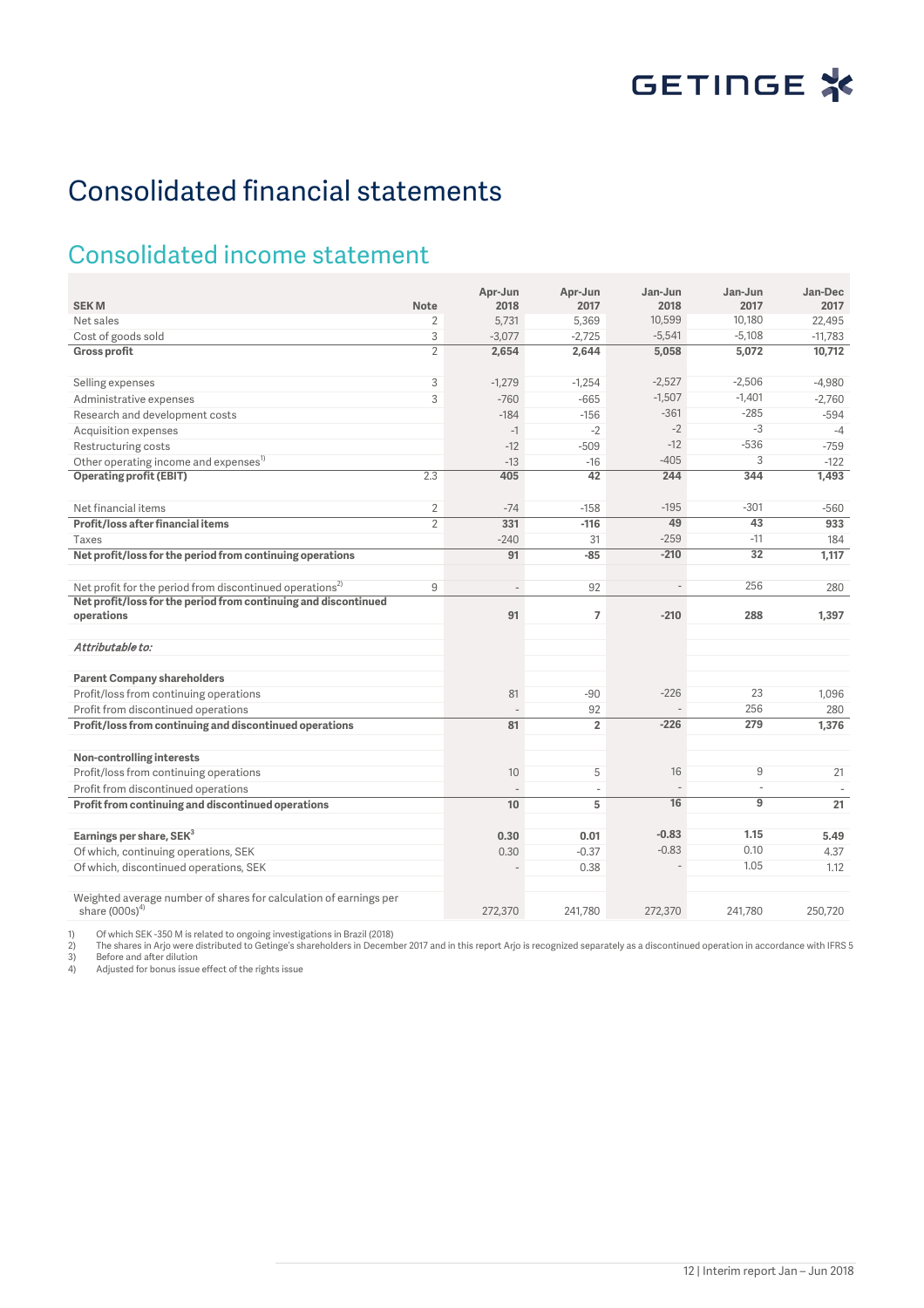

## Consolidated statement of comprehensive income

|                                                                               | Apr-Jun  | Apr-Jun                  | Jan-Jun      | $Jan$ - $Jun$ | Jan-Dec |
|-------------------------------------------------------------------------------|----------|--------------------------|--------------|---------------|---------|
| <b>SEKM</b>                                                                   | 2018     | 2017                     | 2018         | 2017          | 2017    |
| Net profit/loss for the period from continuing and discontinued<br>operations | 91       | 7                        | $-210$       | 288           | 1,397   |
|                                                                               |          |                          |              |               |         |
| Other comprehensive income                                                    |          |                          |              |               |         |
| Items that cannot be restated in profit for the period                        |          |                          |              |               |         |
| Actuarial gains/losses pertaining to defined-benefit pension plans            | $\Omega$ | 122                      | $\mathbf{0}$ | 122           | 179     |
| Tax attributable to items that cannot be restated in profit                   | $\Omega$ | $-47$                    | $\Omega$     | $-47$         | $-159$  |
|                                                                               |          |                          |              |               |         |
| Items that can later be restated in profit for the period                     |          |                          |              |               |         |
| Translation differences and hedging of net investments                        | 964      | $-676$                   | 1,431        | $-777$        | $-762$  |
| Cash flow hedges                                                              | $-192$   | 201                      | $-156$       | 335           | 561     |
| Reversal of translation differences and hedges, discontinued operations       |          | $\overline{\phantom{a}}$ |              |               | $-127$  |
| Tax attributable to items that can be restated in profit                      | 153      | $-193$                   | 207          | $-300$        | $-448$  |
| Other comprehensive income for the period, net after tax                      | 925      | $-593$                   | 1,482        | $-667$        | $-756$  |
| Total comprehensive income for the period                                     | 1,016    | $-586$                   | 1,272        | $-379$        | 641     |
|                                                                               |          |                          |              |               |         |
| Comprehensive income attributable to:                                         |          |                          |              |               |         |
| Parent Company shareholders                                                   | 1,001    | $-594$                   | 1,231        | $-391$        | 609     |
| Non-controlling interests                                                     | 15       | 8                        | 41           | 12            | 32      |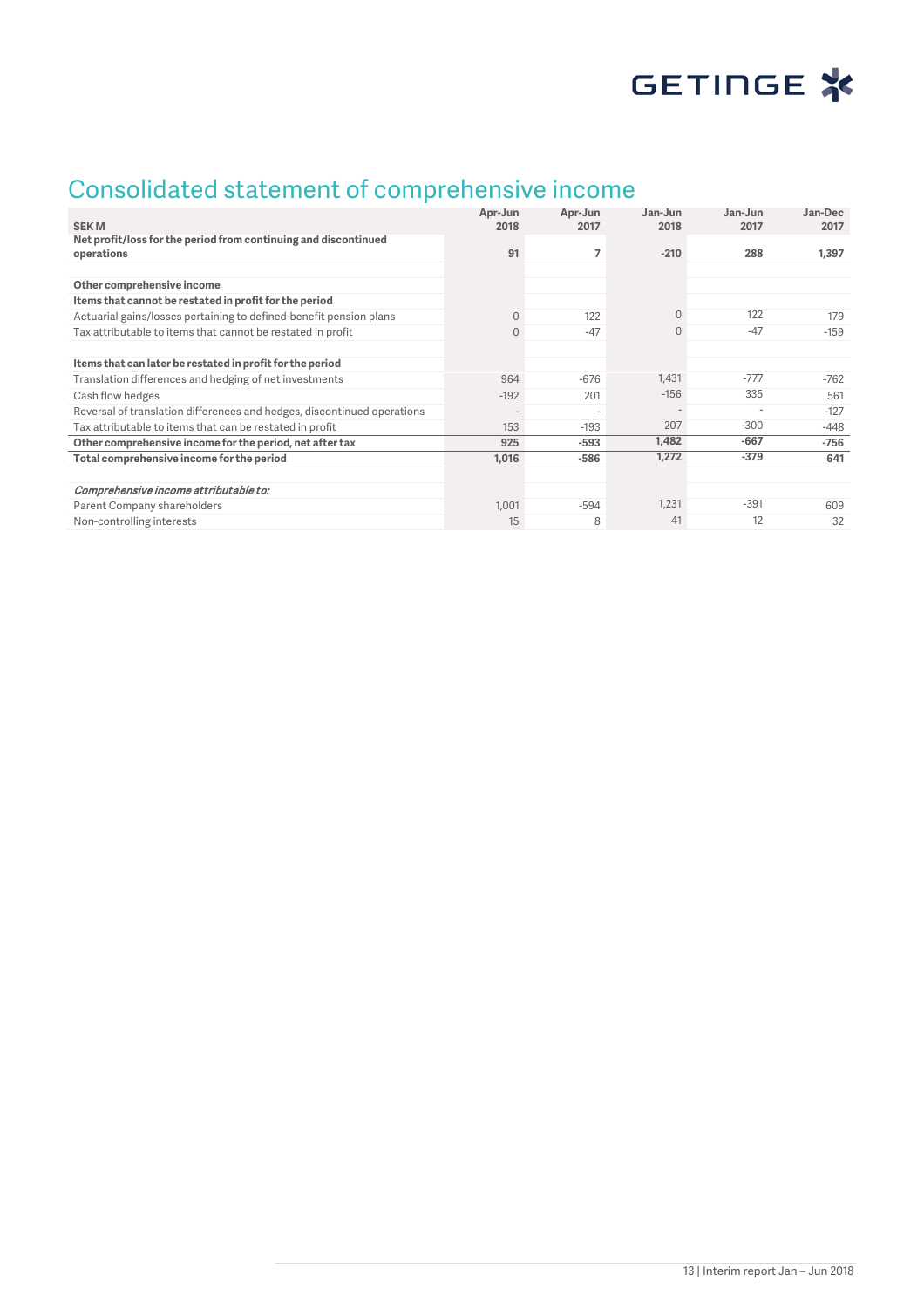

## Consolidated balance sheet

|                                           |             | June 30 | June 30 | December 31 |
|-------------------------------------------|-------------|---------|---------|-------------|
| <b>SEKM</b>                               | <b>Note</b> | 2018    | 2017    | 2017        |
| Assets                                    |             |         |         |             |
| Intangible assets                         |             | 24,522  | 30,463  | 23,045      |
| Tangible assets                           |             | 3,102   | 4,155   | 2,911       |
| Financial assets                          |             | 1,847   | 1,391   | 1,586       |
| Inventories                               |             | 5,689   | 6,188   | 4,879       |
| Accounts receivable                       |             | 5,100   | 6,694   | 6,067       |
| Other current receivables                 |             | 2,265   | 2,546   | 2,088       |
| Cash and cash equivalents                 | 6           | 939     | 1,400   | 1,526       |
| <b>Total assets</b>                       |             | 43,464  | 52,837  | 42,102      |
|                                           |             |         |         |             |
| <b>Equity and liabilities</b>             |             |         |         |             |
| Equity                                    |             | 20,668  | 20,060  | 19,806      |
| Provisions for pensions, interest-bearing | 6           | 3,222   | 3,169   | 3,081       |
| Other interest-bearing liabilities        | 6           | 11,562  | 20,897  | 11,237      |
| Other provisions                          |             | 2,344   | 2,157   | 2,202       |
| Accounts payable                          |             | 1,581   | 1,839   | 2,025       |
| Other non-interest-bearing liabilities    |             | 4,087   | 4,715   | 3,751       |
| <b>Total equity and liabilities</b>       |             | 43,464  | 52,837  | 42,102      |

## Changes in equity for the Group

| <b>SEKM</b>                               | Share capital            | Other<br>capital<br>provided | Reserves <sup>1)</sup>   | <b>Retained</b><br>earnings | Total    | Non-<br>controlling<br><i>interests</i> | Total<br>equity |
|-------------------------------------------|--------------------------|------------------------------|--------------------------|-----------------------------|----------|-----------------------------------------|-----------------|
| Opening balance at January 1, 2017        | 119                      | 5,960                        | 955                      | 13,474                      | 20,508   | 408                                     | 20,916          |
| Total comprehensive income for the period | $\overline{\phantom{a}}$ | $\overline{\phantom{a}}$     | $-787$                   | 1,396                       | 609      | 32                                      | 641             |
| Share-based remuneration                  | $\overline{\phantom{a}}$ | $\overline{\phantom{a}}$     | $\overline{\phantom{a}}$ | $-4$                        | $-4$     | $\overline{\phantom{a}}$                | $-4$            |
| Dividend                                  | $\overline{\phantom{a}}$ | $\overline{\phantom{a}}$     | $\overline{\phantom{a}}$ | $-477$                      | $-477$   | $-18$                                   | $-495$          |
| Rights Issue <sup>2)</sup>                | 17                       | 4.264                        | $\overline{\phantom{a}}$ | $\overline{a}$              | 4.281    | $\overline{\phantom{a}}$                | 4,281           |
| Distribution of Arjo <sup>3)</sup>        | $\,$                     | $-3,435$                     | $\overline{\phantom{a}}$ | $-2.098$                    | $-5.533$ | $\overline{\phantom{a}}$                | $-5,533$        |
| Closing balance at December 31, 2017      | 136                      | 6,789                        | 168                      | 12,291                      | 19,384   | 422                                     | 19,806          |
|                                           |                          |                              |                          |                             |          |                                         |                 |
| Opening balance at January 1, 2018        | 136                      | 6,789                        | 168                      | 12,291                      | 19,384   | 422                                     | 19,806          |
| Total comprehensive income for the period | $\overline{\phantom{a}}$ | $\overline{\phantom{a}}$     | 1,457                    | $-226$                      | 1.231    | 41                                      | 1,272           |
| Share-based remuneration                  | $\overline{\phantom{a}}$ | $\overline{\phantom{a}}$     | $\overline{\phantom{a}}$ | $-1$                        | -1       | $\overline{\phantom{a}}$                | $-1$            |
| Dividend                                  | $\overline{\phantom{a}}$ | $\overline{\phantom{a}}$     | $\overline{\phantom{a}}$ | $-409$                      | $-409$   | $\overline{\phantom{a}}$                | $-409$          |
| Closing balance at June 30, 2018          | 136                      | 6.789                        | 1.625                    | 11.655                      | 20,205   | 463                                     | 20,688          |

1) Reserves pertain to cash flow hedges, hedges of net investments and translation differences. 2) After deductions for transaction costs and taking tax effects into consideration. 3) Reserves pertain to cash flow hedges, *h*<br>2) After deductions for transaction costs<br>3) Including transaction costs and taxes.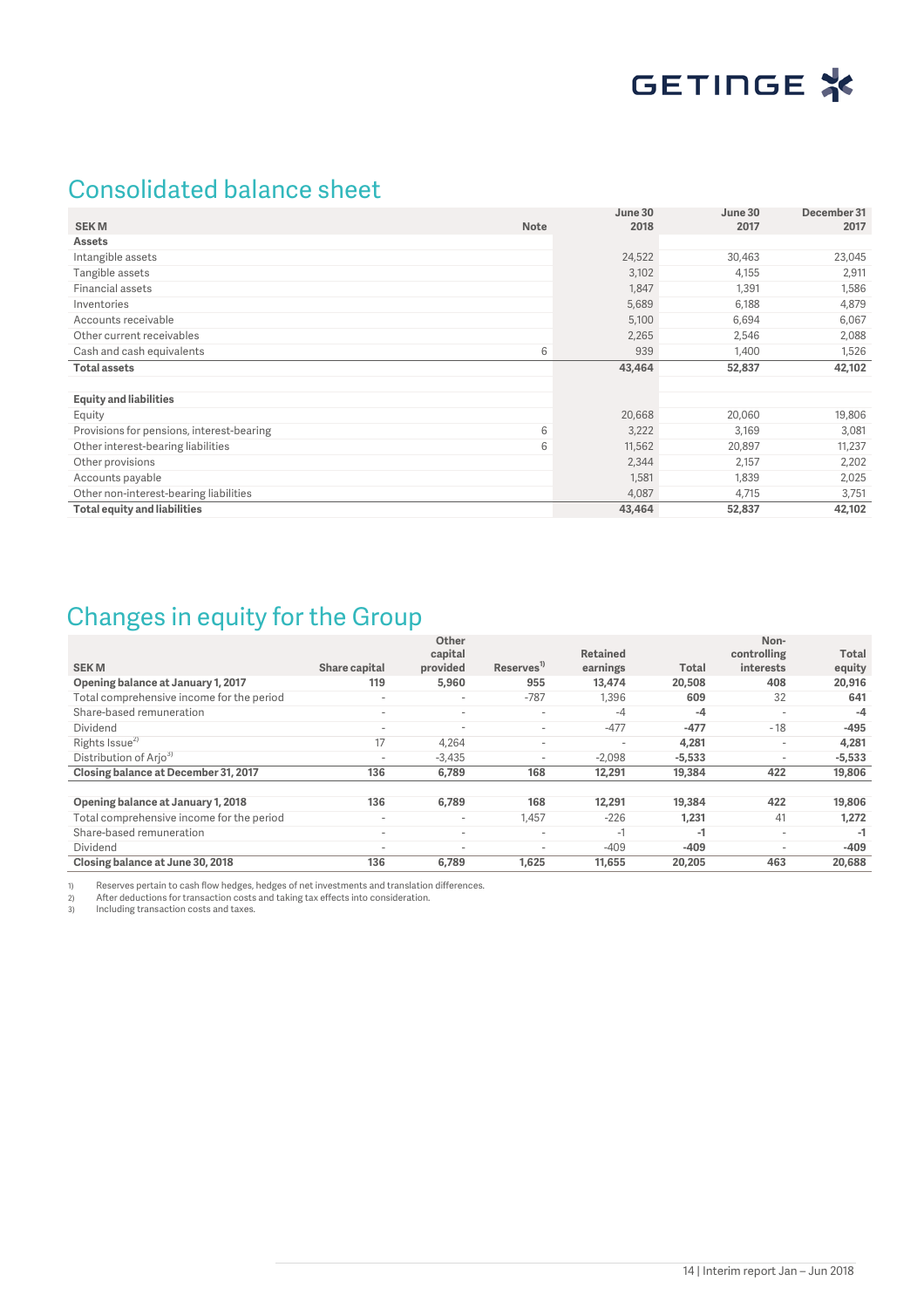## Consolidated cash flow statement

| <b>SEKM</b>                                              | Apr-Jun<br>2018 | Apr-Jun<br>2017 | Jan-Jun<br>2018 | Jan-Jun<br>2017          | Jan-Dec<br>2017 |
|----------------------------------------------------------|-----------------|-----------------|-----------------|--------------------------|-----------------|
| <b>Operating activities</b>                              |                 |                 |                 |                          |                 |
| Operating profit (EBIT) for continuing operations        | 405             | 42              | 244             | 344                      | 1,493           |
| Operating profit (EBIT) for discontinued operations      |                 | 120             | $\overline{a}$  | 358                      | 294             |
| Add-back of depreciation, amortization and write-downs   | 415             | 605             | 816             | 1,271                    | 2,609           |
| Other non-cash items                                     | $\overline{7}$  | 11              | 362             | 15                       | 51              |
| Add-back of restructuring costs <sup>1)</sup>            | 12              | 523             | 12              | 551                      | 887             |
| Paid restructuring costs                                 | $-64$           | $-142$          | $-109$          | $-257$                   | $-539$          |
| Financial items                                          | $-58$           | $-153$          | $-168$          | $-310$                   | $-663$          |
| Taxes paid                                               | $-277$          | $-81$           | $-445$          | $-253$                   | $-479$          |
| Cash flow before changes in working capital              | 440             | 925             | 712             | 1,719                    | 3,653           |
|                                                          |                 |                 |                 |                          |                 |
| Changes in working capital                               |                 |                 |                 |                          |                 |
| Inventories                                              | $-60$           | $-492$          | $-604$          | $-1,050$                 | $-910$          |
| Current receivables                                      | 138             | $-152$          | 1,293           | 821                      | $-653$          |
| <b>Current liabilities</b>                               | $-117$          | $-58$           | $-702$          | $-399$                   | 673             |
| Cash flow from operating activities                      | 401             | 223             | 699             | 1,091                    | 2,763           |
|                                                          |                 |                 |                 |                          |                 |
| <b>Investing activities</b>                              |                 |                 |                 |                          |                 |
| Acquired operations                                      | $-4$            | $-41$           | $-4$            | $-81$                    | $-81$           |
| Investments in intangible assets and tangible assets     | $-377$          | $-397$          | $-677$          | $-781$                   | $-1,663$        |
| Divestment of non-current assets                         | 23              | 7               | 24              | 25                       | 30              |
| Cash flow from investing activities                      | $-358$          | $-431$          | $-657$          | $-837$                   | $-1.714$        |
|                                                          |                 |                 |                 |                          |                 |
| <b>Financing activities</b>                              |                 |                 |                 |                          |                 |
| Change in interest-bearing liabilities                   | 253             | $-224$          | $-275$          | $-46$                    | $-4,276$        |
| Change in interest-bearing receivables                   | $-1$            | 39              | $\mathsf g$     | 15                       | $-56$           |
| Distribution of Arjo                                     |                 |                 |                 | $\overline{\phantom{a}}$ | $-623$          |
| Dividend paid                                            | $-409$          | $-477$          | $-409$          | $-477$                   | $-495$          |
| Rights issue                                             |                 |                 |                 | $\overline{\phantom{a}}$ | 4,281           |
| Cash flow from financing activities                      | $-157$          | -662            | $-675$          | $-508$                   | $-1,169$        |
|                                                          |                 |                 |                 |                          |                 |
| Cash flow for the period                                 | $-114$          | $-870$          | $-633$          | $-254$                   | $-120$          |
|                                                          |                 |                 |                 |                          |                 |
| Cash and cash equivalents at the beginning of the period | 1,037           | 2,334           | 1,526           | 1,680                    | 1,680           |
| <b>Translation differences</b>                           | 16              | $-64$           | 46              | $-26$                    | $-34$           |
| Cash and cash equivalents at the end of the period       | 939             | 1,400           | 939             | 1,400                    | 1,526           |

1) Excluding write-downs on non-current assets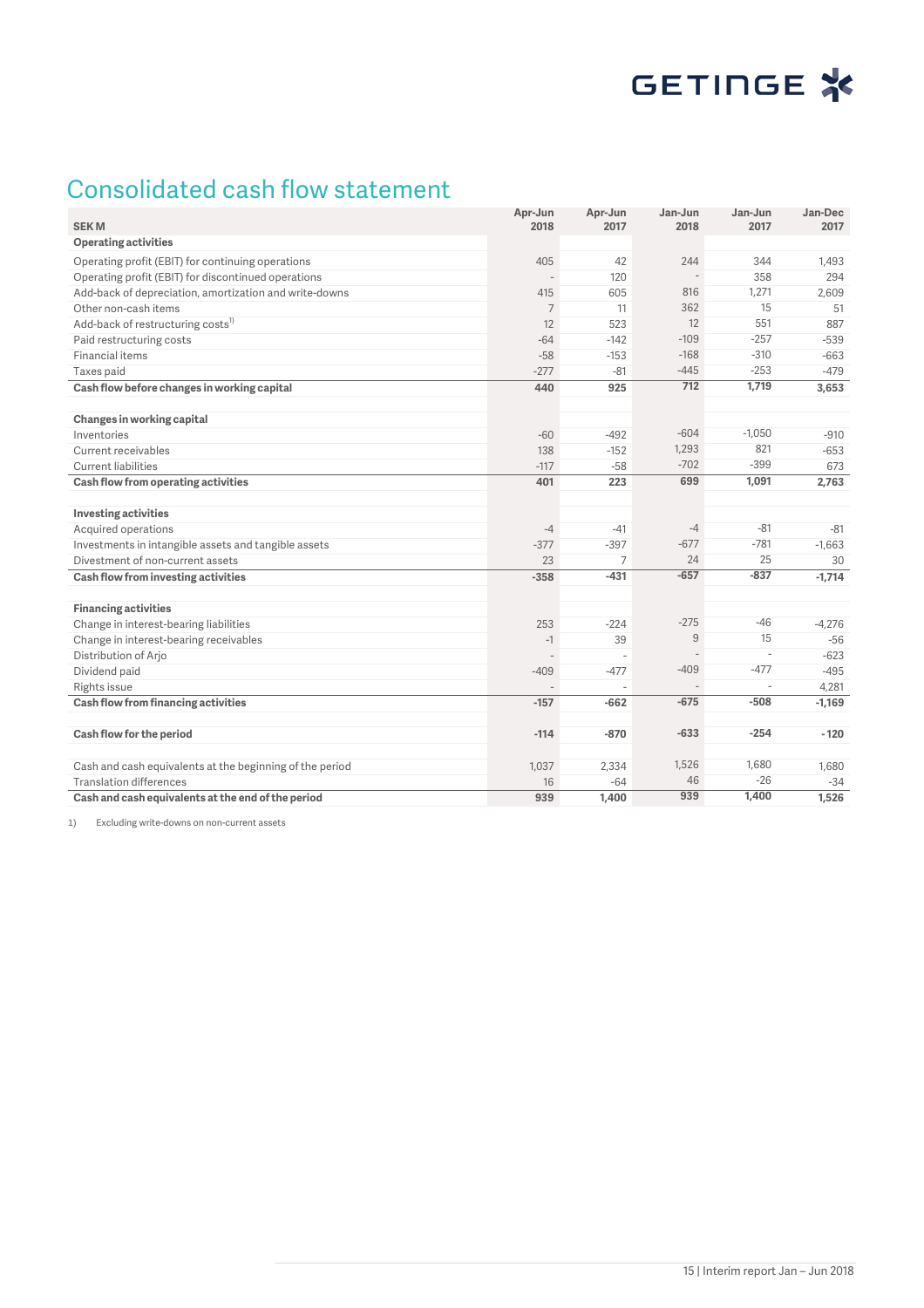

## Note 1 Accounting policies

The Group's interim report has been prepared in accordance with IAS 34 Interim Financial Reporting and the Swedish Annual Accounts Act. For the Parent Company, the report has been prepared in accordance with the Swedish Annual Accounts Act and RFR 2. The accounting policies adopted are consistent with those applied for the 2017 Annual Report and should be read in conjunction with that Annual Report. The interim report provides alternative performance measures for monitoring the Group's operations. Percentual changes and key figures in the report have been calculated based on the rounded amounts as presented in the report. Unless otherwise specified, all figures pertain to SEK M and figures in parentheses pertain to the year-earlier period.

#### New accounting policies

The Group has assessed the effects of the implementation of IFRS 9 Financial instruments and IFRS 15 Revenue from Contracts with Customers and has concluded that there are no material differences between these new standards and the accounting policies previously applied by the Group as regards the recognition and measurement of financial instruments, impairment of doubtful receivables and revenue recognition. Accordingly, the introduction of IFRS 9 and IFRS 15, which apply from January 1, 2018, did not impact the Group's equity. The Group is currently assessing the full impact of implementing the standard IFRS 16 Leases that comes into force on January 1, 2019. At this stage, the Group does not intend to apply the standard earlier than the effective date. For more information about these new standards, refer to page 75 in the 2017 Annual Report.

#### Restated segment information

Getinge reports Life Science as a new business area from January 1, 2018, and segment information for 2017 was thus restated. Life Science was previously part of the Surgical Workflows business area.

#### Reclassification of costs

Costs the 2017 comparative year were reclassified between cost of goods sold and administrative expenses to reflect organizational changes in functions including Quality and IT. These reclassifications entail that cost of goods sold declined by SEK 50 M in the first quarter of 2017 and SEK 60 M in the second quarter of the same year. The decline in the cost of goods sold fir the full-year 2017 thus amounted to SEK 110 M. Administrative expenses increased at a corresponding amount. The reclassifications affect only the Surgical Workflows business area.

#### Change in accounting policy for the Parent Company

The Parent Company changed its accounting policy for Group contributions in 2018. Group contributions paid and received are now recognized as appropriations according to the alternative rule in RFR 2 and for this reason Group contributions were reclassified from Result from participations in Group companies to Appropriations.

#### Distribution of Arjo

The distribution of Arjo in December 2017 is recognized in this report in accordance with IFRS 5 Non-current Assets Held for Sale and Discontinued Operations. Net profit for the period for the discontinued operations is recognized separately in the consolidated income statement under the item "Net profit for the period from discontinued operations." This means that income and expenses for Arjo are excluded from other income-statement items for all reported periods. The discontinued operations were not separated in the consolidated cash flow statement. Cash flow disclosures for these operations are instead recognized in Note 9. Only assets and liabilities remaining in the Group after the distribution of Arjo are recognized in the balance sheet, meaning that Arjo is included in the balance sheet as per June 30, 2017.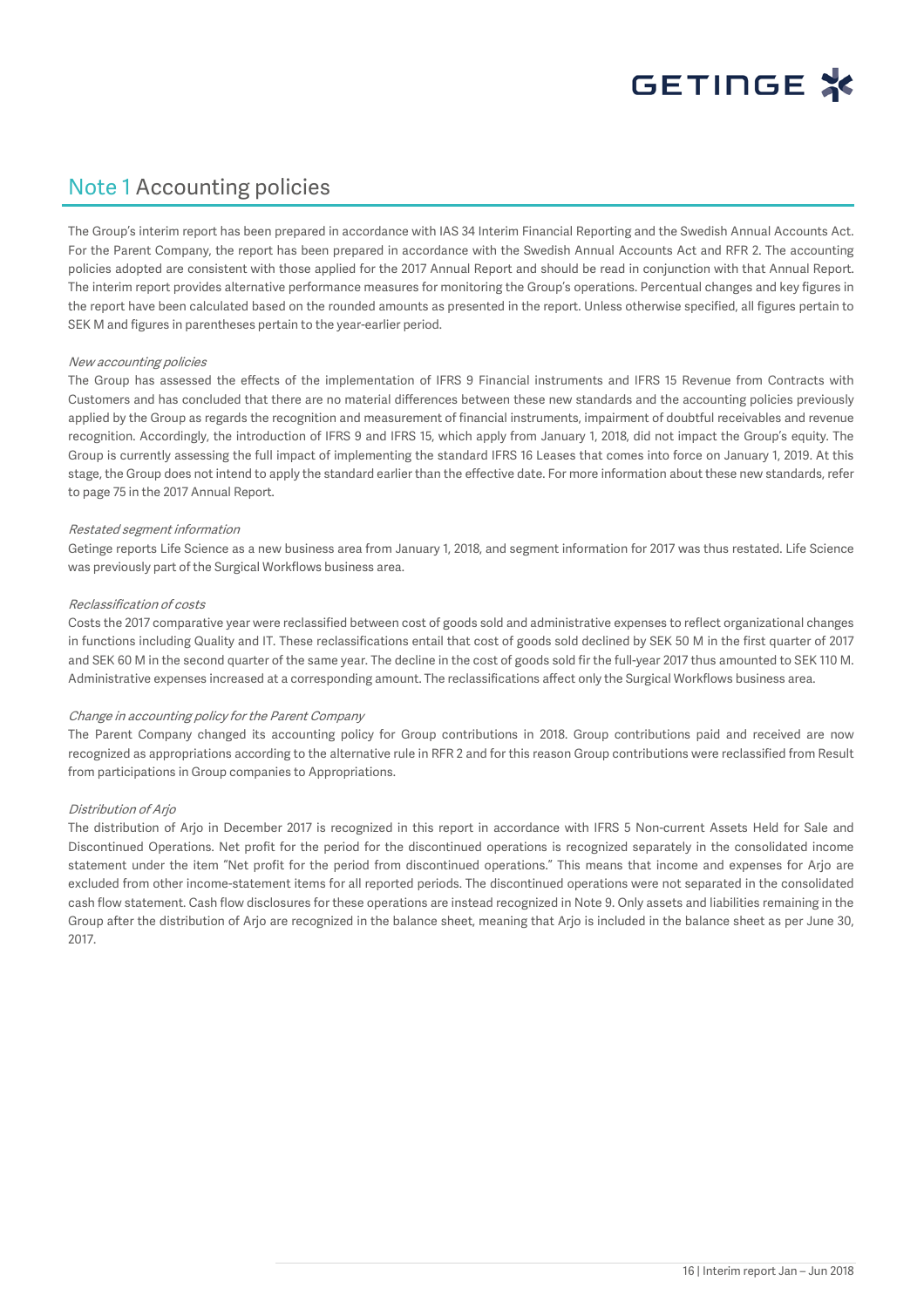

## Note 2 Segment overview

|                                   | Apr-Jun | Apr-Jun | Jan-Jun | Jun-Jun | Jan-Dec |
|-----------------------------------|---------|---------|---------|---------|---------|
| Net sales, SEK M                  | 2018    | 2017    | 2018    | 2017    | 2017    |
| Acute Care Therapies              | 3,148   | 3,094   | 5,999   | 5,919   | 12,201  |
| Life Science                      | 550     | 406     | 992     | 867     | 1,947   |
| Surgical Workflows                | 2,033   | 1,869   | 3,608   | 3,394   | 8,347   |
| <b>Total</b>                      | 5,731   | 5,369   | 10,599  | 10,180  | 22,495  |
|                                   |         |         |         |         |         |
|                                   | Apr-Jun | Apr-Jun | Jan-Jun | Jun-Jun | Jan-Dec |
| <b>Gross profit, SEK M</b>        | 2018    | 2017    | 2018    | 2017    | 2017    |
| Acute Care Therapies              | 1,732   | 1,766   | 3,365   | 3,401   | 6,787   |
| Life Science                      | 186     | 164     | 362     | 340     | 749     |
| Surgical Workflows                | 736     | 714     | 1,331   | 1,331   | 3,176   |
| Total                             | 2,654   | 2,644   | 5,058   | 5,072   | 10,712  |
|                                   |         |         |         |         |         |
|                                   | Apr-Jun | Apr-Jun | Jan-Jun | Jun-Jun | Jan-Dec |
| Operating profit (EBIT), SEK M    | 2018    | 2017    | 2018    | 2017    | 2017    |
| <b>Acute Care Therapies</b>       | 477     | 12      | 632     | 417     | 1,131   |
| Life Science                      | 51      | 64      | 107     | 166     | 364     |
| Surgical Workflows                | $-52$   | 16      | $-363$  | $-140$  | 211     |
| Group functions and other (incl.  |         |         |         |         |         |
| $eliminations)^{1}$               | $-71$   | $-50$   | $-132$  | $-99$   | $-213$  |
| <b>Operating profit (EBIT)</b>    | 405     | 42      | 244     | 344     | 1,493   |
| Net financial items               | $-74$   | $-158$  | $-195$  | $-301$  | $-560$  |
| Profit/loss after financial items | 331     | $-116$  | 49      | 43      | 933     |

1) Group functions and other refer mainly to central functions such as finance, communication, HR and other items, such as eliminations.

## Note 3 Depreciation, amortization and write-downs

| <b>SEKM</b>                             | Apr-Jun<br>2018 | Apr-Jun<br>2017 | Jan-Jun<br>2018          | Jan-Jun<br>2017 | Jan-Dec<br>2017 |
|-----------------------------------------|-----------------|-----------------|--------------------------|-----------------|-----------------|
| Intangible assets in acquired companies | $-120$          | $-149$          | $-231$                   | $-304$          | $-586$          |
| Intangible assets                       | $-180$          | $-188$          | $-361$                   | $-370$          | $-943$          |
| Tangible assets                         | $-115$          | $-108$          | $-224$                   | $-217$          | $-437$          |
| <b>Total</b>                            | $-415$          | $-445$          | $-816$                   | $-891$          | $-1,966$        |
| of which write-downs                    |                 | $-7$            | $\qquad \qquad$          | $-2$            | $-203$          |
|                                         |                 |                 |                          |                 |                 |
| <b>SEKM</b>                             | Apr-Jun<br>2018 | Apr-Jun<br>2017 | Jan-Jun<br>2018          | Jan-Jun<br>2017 | Jan-Dec<br>2017 |
| Cost of goods sold                      | $-190$          | $-184$          | $-374$                   | $-366$          | $-891$          |
| Selling expenses                        | $-138$          | $-170$          | $-267$                   | $-342$          | $-661$          |
| Administrative expenses                 | $-80$           | $-83$           | $-161$                   | $-168$          | $-333$          |
| Research and development costs          | $-7$            | $-7$            | $-14$                    | $-13$           | $-26$           |
| Restructuring costs                     |                 | $-1$            |                          | $-2$            | $-55$           |
| <b>Total</b>                            | $-415$          | $-445$          | $-816$                   | $-891$          | $-1,966$        |
| of which write-downs                    |                 | $-7$            | $\overline{\phantom{a}}$ | $-2$            | $-203$          |

## Note 4 Quarterly results

| <b>SEKM</b>                         | Apr-Jun<br>2018 | Jan-Mar<br>2018 | Oct-Dec<br>2017 | Jul-Sep<br>2017 | Apr-Jun<br>2017 | Jan-Mar<br>2017 | Oct-Dec<br>2016 | Jul-Sep<br>2016 |
|-------------------------------------|-----------------|-----------------|-----------------|-----------------|-----------------|-----------------|-----------------|-----------------|
| Net sales                           | 5,731           | 4.868           |                 | 4.944           |                 |                 | 7.434           |                 |
|                                     |                 |                 | 7,371           |                 | 5,369           | 4.811           |                 | 5,087           |
| Cost of goods sold                  | $-3.077$        | $-2.464$        | $-4,179$        | $-2.496$        | $-2.725$        | $-2.383$        | $-4.036$        | $-2,604$        |
| <b>Gross profit</b>                 | 2,654           | 2.404           | 3,192           | 2.448           | 2,644           | 2,428           | 3,398           | 2,483           |
| Operating expenses                  | $-2,249$        | $-2.565$        | $-2,347$        | $-2.144$        | $-2,602$        | $-2,126$        | $-2.090$        | $-2,645$        |
| <b>Operating profit/loss (EBIT)</b> | 405             | $-161$          | 845             | 304             | 42              | 302             | 1.308           | $-162$          |
| Net financial items                 | $-74$           | $-121$          | $-127$          | $-132$          | $-158$          | $-143$          | $-127$          | $-132$          |
| Profit/loss after financial items   | 331             | $-282$          | 718             | 172             | $-116$          | 159             | 1,181           | $-294$          |
| Taxes                               | $-240$          | $-19$           | 242             | $-47$           | 31              | $-42$           | $-309$          | 78              |
| Net profit/loss for the period from |                 |                 |                 |                 |                 |                 |                 |                 |
| continuing operations               | 91              | $-301$          | 960             | 125             | $-85$           | 117             | 872             | $-216$          |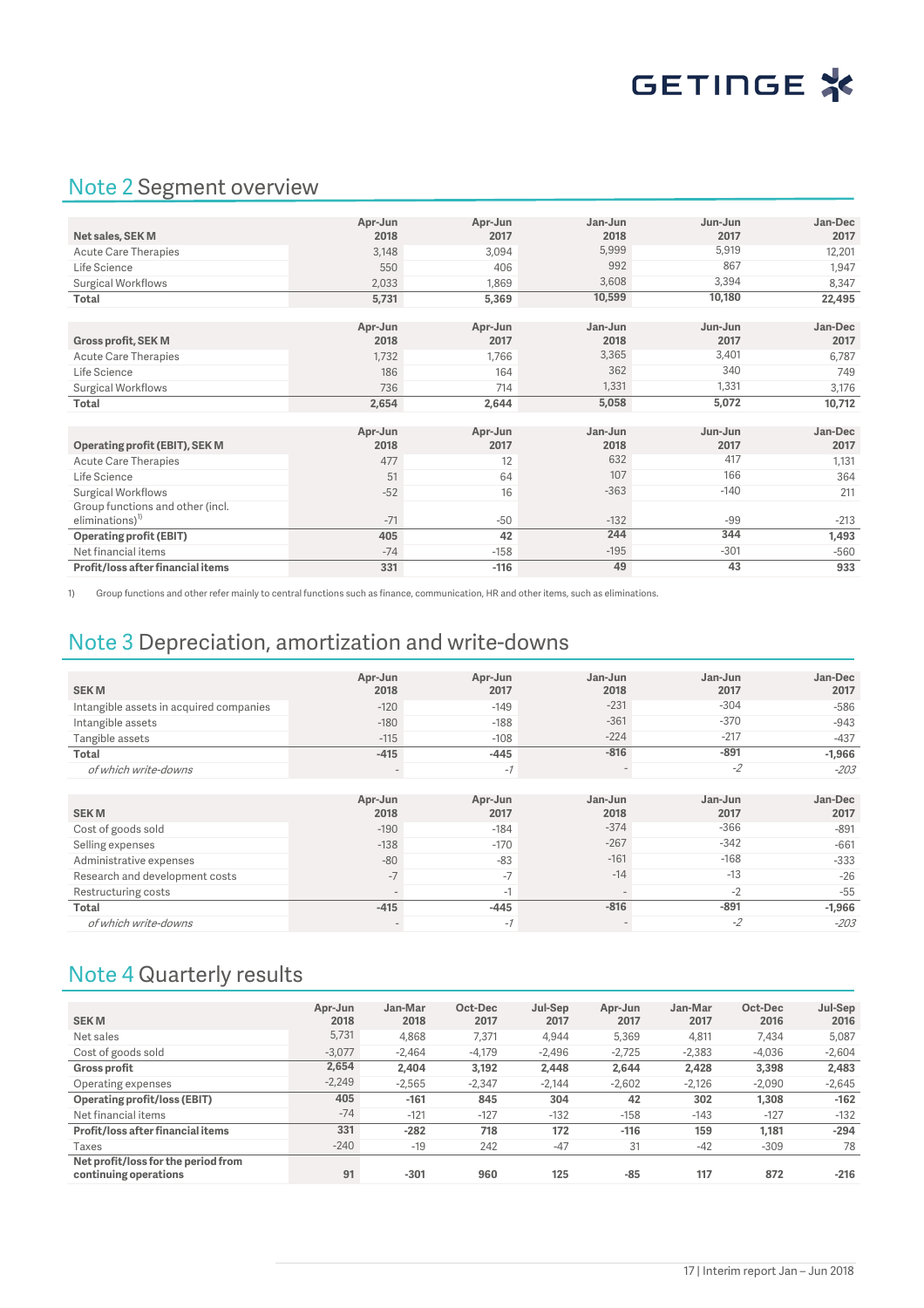

## Note 5 Adjustment items

|                                                                                   | Apr-Jun         | Apr-Jun         | Jan-Jun         | Jan-Jun                  | Jan-Dec         |
|-----------------------------------------------------------------------------------|-----------------|-----------------|-----------------|--------------------------|-----------------|
| <b>Adjusted EBITA, SEK M</b>                                                      | 2018            | 2017            | 2018            | 2017                     | 2017            |
| <b>Acute Care Therapies</b>                                                       | 596             | 638             | 1.066           | 1.195                    | 2,500           |
| Life Science                                                                      | 52              | 64              | 109             | 168                      | 369             |
| Surgical Workflows                                                                | $-39$           | 49              | $-204$          | $-78$                    | 445             |
| Group functions and other (incl. eliminations)                                    | $-71$           | $-49$           | $-132$          | $-98$                    | $-206$          |
| <b>Total, Group</b>                                                               | 538             | 702             | 839             | 1,187                    | 3,108           |
| <b>Adjustments of EBITA, SEK M</b>                                                | Apr-Jun<br>2018 | Apr-Jun<br>2017 | Jan-Jun<br>2018 | Jan-Jun<br>2017          | Jan-Dec<br>2017 |
| Specification of items affecting comparability                                    |                 |                 |                 |                          |                 |
| Acquisition and restructuring costs, Acute Care Therapies                         | $-8$            | $-492$          | $-9$            | $-502$                   | $-607$          |
| Acquisition and restructuring costs, Life Science                                 |                 |                 |                 | $-2$                     | $-2$            |
| Acquisition and restructuring costs, Surgical Workflows                           | $-5$            | $-18$           | $-5$            | $-34$                    | $-147$          |
| Write-down of inventories, Acute Care Therapies"                                  |                 |                 |                 | $\overline{\phantom{a}}$ | $-17$           |
| Write-down of R&D, Acute Care Therapies <sup>11</sup>                             |                 |                 |                 | $\overline{a}$           | $-122$          |
| Write-down of inventories, Surgical Workflows <sup>1)</sup>                       |                 |                 |                 |                          | $-32$           |
| Write-down of R&D, Surgical Workflows <sup>1)</sup>                               |                 |                 |                 | $\overline{\phantom{a}}$ | $-26$           |
| Provision for ongoing investigation in Brazil, Acute Care Therapies <sup>2)</sup> |                 |                 | $-210$          |                          | $-69$           |
| Provision for ongoing investigation in Brazil, Surgical Workflows <sup>4)</sup>   |                 |                 | $-140$          | $\overline{\phantom{a}}$ |                 |
| Group functions and other (incl. eliminations)                                    |                 | -1              | $\overline{a}$  | $-1$                     | $-7$            |
| <b>Total, Group</b>                                                               | $-13$           | $-511$          | $-364$          | $-539$                   | $-1,029$        |
| Items affecting comparability per segment                                         |                 |                 |                 |                          |                 |
| <b>Acute Care Therapies</b>                                                       | $-8$            | $-492$          | $-219$          | $-502$                   | $-815$          |
| Life Science                                                                      |                 |                 |                 | $-2$                     | $-2$            |
| Surgical Workflows                                                                | $-5$            | $-18$           | $-145$          | $-34$                    | $-205$          |
| Group functions and other (incl. eliminations)                                    |                 | $-1$            |                 | $-1$                     | $-7$            |
| <b>Total, Group</b>                                                               | $-13$           | $-511$          | $-364$          | $-539$                   | $-1,029$        |

1) Reported in Cost of goods sold<br>2) Reported in Other operating inc

Reported in Other operating income and operating expenses

| EBITA, SEK M                                   | Apr-Jun<br>2018 | Apr-Jun<br>2017 | Jan-Jun<br>2018 | Jan-Jun<br>2017 | Jan-Dec<br>2017 |
|------------------------------------------------|-----------------|-----------------|-----------------|-----------------|-----------------|
|                                                |                 |                 |                 |                 |                 |
| Acute Care Therapies                           | 588             | 146             | 847             | 693             | 1,685           |
| Life Science                                   | 52              | 64              | 109             | 166             | 367             |
| Surgical Workflows                             | $-44$           | 31              | $-349$          | $-112$          | 240             |
| Group functions and other (incl. eliminations) | $-71$           | $-50$           | $-132$          | $-99$           | $-213$          |
| <b>Total, Group</b>                            | 525             | 191             | 475             | 648             | 2,079           |

| Adjustment of tax, SEK M                                  | Apr-Jun<br>2018 | Apr-Jun<br>2017          | Jan-Jun<br>2018 | Jan-Jun<br>2017 | Jan-Dec<br>2017 |
|-----------------------------------------------------------|-----------------|--------------------------|-----------------|-----------------|-----------------|
| Amortization and write-down of acquired intangible assets | 120             | 149                      | 231             | 304             | 586             |
| Items affecting comparability                             | 13              | 511                      | 364             | 539             | 1.029           |
| Adjustment items, total                                   | 133             | 660                      | 595             | 843             | 1,615           |
| Tax effect on adjustment items <sup>1)</sup>              | $-36$           | $-178$                   | $-66$           | $-228$          | -436            |
| Tax items affecting comparability <sup>2)</sup>           | 152             | $\overline{\phantom{a}}$ | 152             |                 | $-302$          |
| <b>Total, Group</b>                                       | 116             | $-178$                   | 86              | $-228$          | $-738$          |

1) Standard tax of 27% on taxable deductible adjustment items<br>2) 2018: Provision of SEK 64 M for self correction of tax return related to ongoing investigations in Brazil and SEK 88 in tax effect due to the tax rate change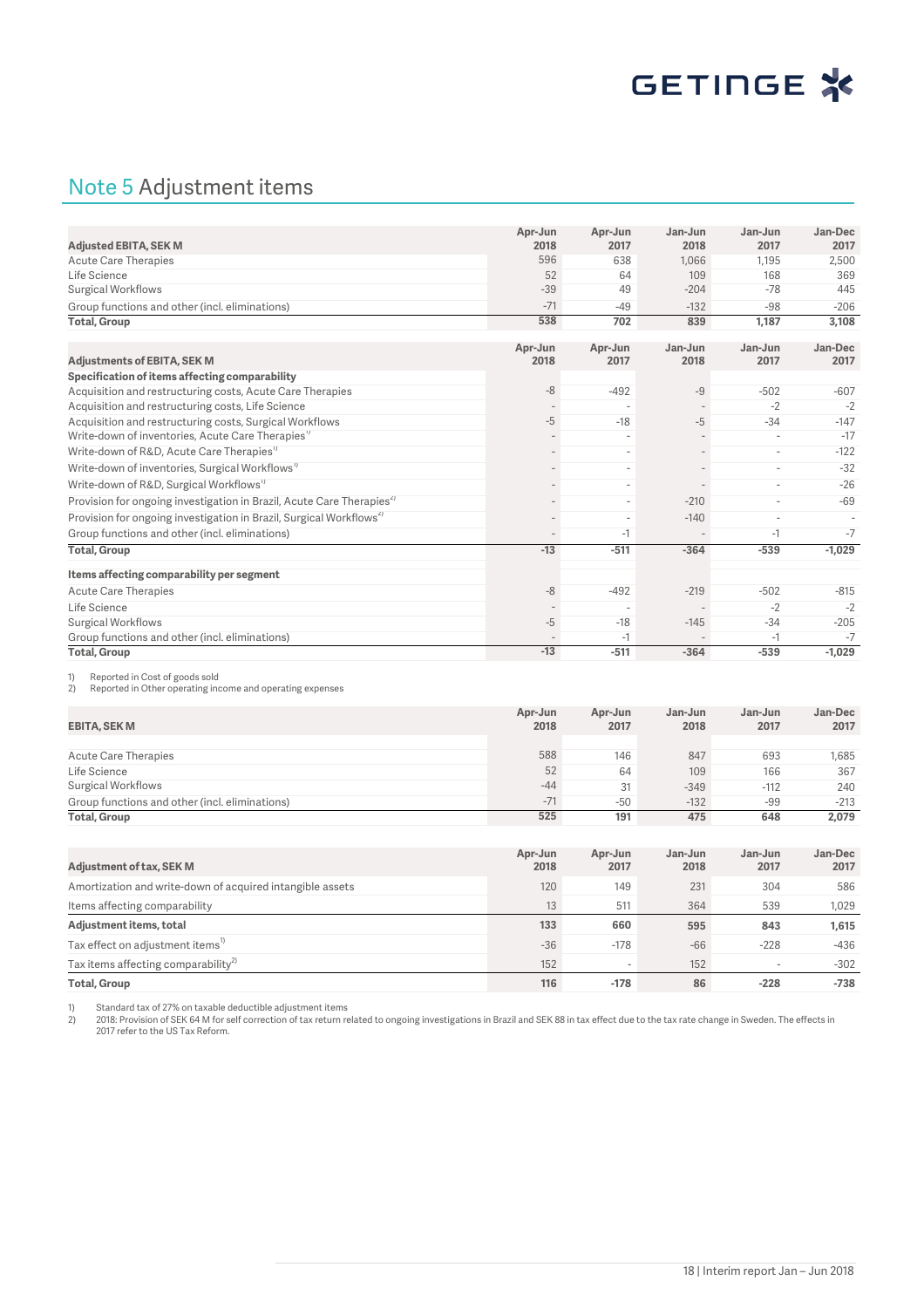

## Note 6 Consolidated net interest-bearing debt

|                                           | June 30 | June 30  | December 31 |
|-------------------------------------------|---------|----------|-------------|
| <b>SEKM</b>                               | 2018    | 2017     | 2017        |
| Other interest-bearing liabilities        | 11,562  | 20.897   | 11.237      |
| Provisions for pensions, interest-bearing | 3.222   | 3.169    | 3.081       |
| Interest-bearing liabilities              | 14.784  | 24,066   | 14.318      |
| Less cash and cash equivalents            | $-939$  | $-1.400$ | $-1.526$    |
| Net interest-bearing debt                 | 13,845  | 22,666   | 12.792      |

## Note 7 Key figures for the Group

| <b>Financial and operative key figures</b>                         | Apr-Jun<br>2018 | Apr-Jun<br>2017 | Jan-Jun<br>2018 | Jan-Jun<br>2017 | Jan-Dec<br>2017 |
|--------------------------------------------------------------------|-----------------|-----------------|-----------------|-----------------|-----------------|
| Key figures based on Getinge's financial targets                   |                 |                 |                 |                 |                 |
| Organic growth in net sales, %                                     | 6.0             | $-0.5$          | 5.7             | 1.0             | 1.3             |
| Earnings per share <sup>1</sup> , SEK                              | 0.30            | $-0.37$         | $-0.83$         | 0.10            | 4.37            |
|                                                                    |                 |                 |                 |                 |                 |
| Other operative and financial key figures                          |                 |                 |                 |                 |                 |
| Organic growth in order intake, %                                  | 10.2            | $-6.7$          | 6.7             | $-2.6$          | 2.5             |
| Gross margin, %                                                    | 46.3            | 49.2            | 47.7            | 49.8            | 47.6            |
| Selling expenses, % of net sales                                   | 22.3            | 23.4            | 23.8            | 24.6            | 22.1            |
| Administrative expenses, % of net sales                            | 13.3            | 12.4            | 14.2            | 13.8            | 12.3            |
| Research and development costs, % of net sales                     | 6.0             | 5.5             | 6.3             | 5.6             | 5.0             |
| Operating margin, %                                                | 7.1             | 0.8             | 2.3             | 3.4             | 6.6             |
| EBITDA, SEK M                                                      | 820             | 487             | 1,060           | 1,235           | 3,459           |
| Number of shares <sup>2</sup> , thousands                          | 272,370         | 241,780         | 272,370         | 241,780         | 250,720         |
| Number of shares at the end of the period <sup>2</sup> , thousands | 272,370         | 241,780         | 272,370         | 241,780         | 272,370         |
| Interest-coverage ratio, multiple                                  |                 |                 | 8.9             | 7.4             | 8.6             |
| Net debt/equity ratio <sup>3</sup> , multiple                      |                 |                 | 0.67            | N/A             | 0.65            |
| Net debt/Rolling 12m adjusted EBITDA <sup>3</sup> , multiple       |                 |                 | 3.5             | N/A             | 3.0             |
| Return on equity <sup>3</sup> , %                                  |                 |                 | 4.3             | N/A             | 6.6             |
| Equity/assets ratio, %                                             |                 |                 | 47.6            | 38.0            | 47.0            |
| Equity per share <sup>3)</sup> , SEK                               |                 |                 | 75.88           | N/A             | 72.72           |
| Number of employees                                                |                 |                 | 10,748          | 10.617          | 10,684          |

1) Before and after dilution<br>2) Adjusted for bonus issue<br>3) Not applicable due to the 2) Adjusted for bonus issue effect of the rights issue 3) Not applicable due to the distribution of Arjo in December 2017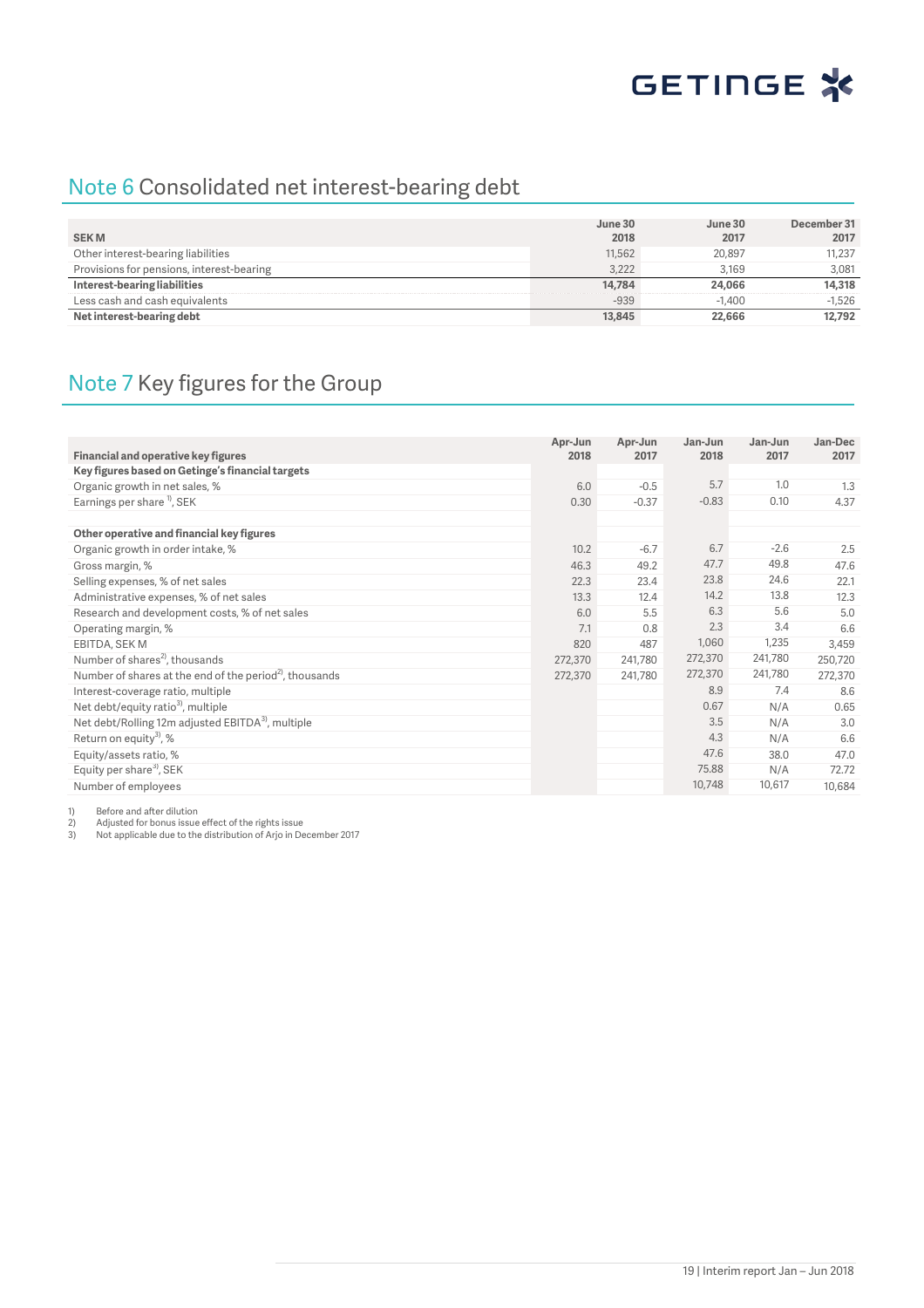

### Alternative performance measures

Alternative performance measures refer to financial measures used by the company's management and investors to evaluate the Group's earnings and financial position and that cannot be directly read or derived from the financial statements. These financial measures are intended to facilitate analysis of the Group's performance. The alternative performance measures are not to be considered a substitute for, but rather a supplement to, the financial statements prepared in accordance with IFRS. The financial measures recognized in this report may differ from similar measures used by other companies.

| Adjusted gross profit, SEK M                                                                    | Apr-Jun<br>2018 | Apr-Jun<br>2017 | Jan-Jun<br>2018 | Jan-Jun<br>2017          | Jan-Dec<br>2017 |
|-------------------------------------------------------------------------------------------------|-----------------|-----------------|-----------------|--------------------------|-----------------|
| <b>Gross profit</b>                                                                             | 2,654           | 2.644           | 5,058           | 5,072                    | 10,712          |
| Add-back of:<br>Depreciation, amortization and write-downs of<br>intangible and tangible assets | 190             | 184             | 374             | 366                      | 891             |
| Other items affecting comparability                                                             |                 |                 |                 | $\overline{\phantom{a}}$ | 197             |
| Adjustment for write-downs included in other                                                    |                 |                 |                 |                          |                 |
| items affecting comparability                                                                   |                 |                 |                 |                          | $-148$          |
| Adjusted gross profit                                                                           | 2.844           | 2,828           | 5,432           | 5.438                    | 11.652          |

| <b>Adjusted EBITDA, SEK M</b>                                                     | Apr-Jun<br>2018          | Apr-Jun<br>2017 | Jan-Jun<br>2018 | Jan-Jun<br>2017 | Jan-Dec<br>2017 |
|-----------------------------------------------------------------------------------|--------------------------|-----------------|-----------------|-----------------|-----------------|
| <b>Operating profit (EBIT)</b>                                                    | 405                      | 42              | 244             | 344             | 1,493           |
| Add-back of:                                                                      |                          |                 |                 |                 |                 |
| Depreciation, amortization and write-downs of                                     |                          |                 |                 |                 |                 |
| intangible and tangible assets                                                    | 295                      | 296             | 585             | 587             | 1.380           |
| Amortization and write-down of acquired                                           |                          |                 |                 |                 |                 |
| intangible assets                                                                 | 120                      | 149             | 231             | 304             | 586             |
| Other items affecting comparability                                               | $\overline{\phantom{a}}$ |                 | 350             |                 | 266             |
| Acquisition and restructuring costs                                               | 13                       | 511             | 14              | 539             | 763             |
| Adjustment for write-downs included in other<br>items affecting comparability and |                          |                 |                 |                 |                 |
| restructuring costs                                                               | $\overline{\phantom{a}}$ | $-1$            |                 | $-2$            | $-203$          |
| <b>Adiusted EBITDA</b>                                                            | 833                      | 997             | 1,424           | 1.772           | 4.285           |

| <b>Adjusted EBITA, SEK M</b>                                 | Apr-Jun<br>2018              | Apr-Jun<br>2017 | Jan-Jun<br>2018 | Jan-Jun<br>2017 | Jan-Dec<br>2017 |
|--------------------------------------------------------------|------------------------------|-----------------|-----------------|-----------------|-----------------|
| <b>Operating profit (EBIT)</b>                               | 405                          | 42              | 244             | 344             | 1,493           |
| Add-back of:                                                 |                              |                 |                 |                 |                 |
| Amortization and write-down of acquired<br>intangible assets | 120                          | 149             | 231             | 304             | 586             |
| Other items affecting comparability                          | $\qquad \qquad \blacksquare$ |                 | 350             |                 | 266             |
| Acquisition and restructuring costs                          | 13                           | 511             | 14              | 539             | 763             |
| <b>Adjusted EBITA</b>                                        | 538                          | 702             | 839             | 1.187           | 3,108           |

| <b>Adjusted EBIT, SEK M</b>         | Apr-Jun<br>2018 | Apr-Jun<br>2017 | Jan-Jun<br>2018 | Jan-Jun<br>2017 | Jan-Dec<br>2017 |
|-------------------------------------|-----------------|-----------------|-----------------|-----------------|-----------------|
| Operating profit (EBIT)             | 405             | 42              | 244             | 344             | 1,493           |
| Add-back of:                        |                 |                 |                 |                 |                 |
| Other items affecting comparability |                 |                 | 350             |                 | 266             |
| Acquisition and restructuring costs | 13              | 511             | 14              | 539             | 763             |
| <b>Adjusted EBIT</b>                | 418             | 553             | 608             | 883             | 2,522           |

| Adjusted net profit/loss for the period from<br>continuing operations, SEK M | Apr-Jun<br>2018          | Apr-Jun<br>2017          | Jan-Jun<br>2018 | Jan-Jun<br>2017          | Jan-Dec<br>2017 |
|------------------------------------------------------------------------------|--------------------------|--------------------------|-----------------|--------------------------|-----------------|
| Net profit for the period from continuing<br>operations                      | 91                       | $-85$                    | $-210$          | 32                       | 1.117           |
| Add-back of:                                                                 |                          |                          |                 |                          |                 |
| Amortization and write-down of acquired<br>intangible assets                 | 120                      | 149                      | 231             | 304                      | 586             |
| Other items affecting comparability                                          | $\overline{\phantom{a}}$ | $\overline{\phantom{a}}$ | 350             | $\overline{\phantom{0}}$ | 266             |
| Acquisition and restructuring costs                                          | 13                       | 511                      | 14              | 539                      | 763             |
| Tax items affecting comparability                                            | 152                      | $\overline{\phantom{a}}$ | 152             | $\overline{\phantom{0}}$ | $-302$          |
| Tax on add-back items                                                        | $-36$                    | $-178$                   | $-66$           | $-228$                   | $-436$          |
| Adjusted net profit for the period from                                      | 340                      | 397                      | 471             | 647                      | 1.994           |
| continuing operations                                                        |                          |                          |                 |                          |                 |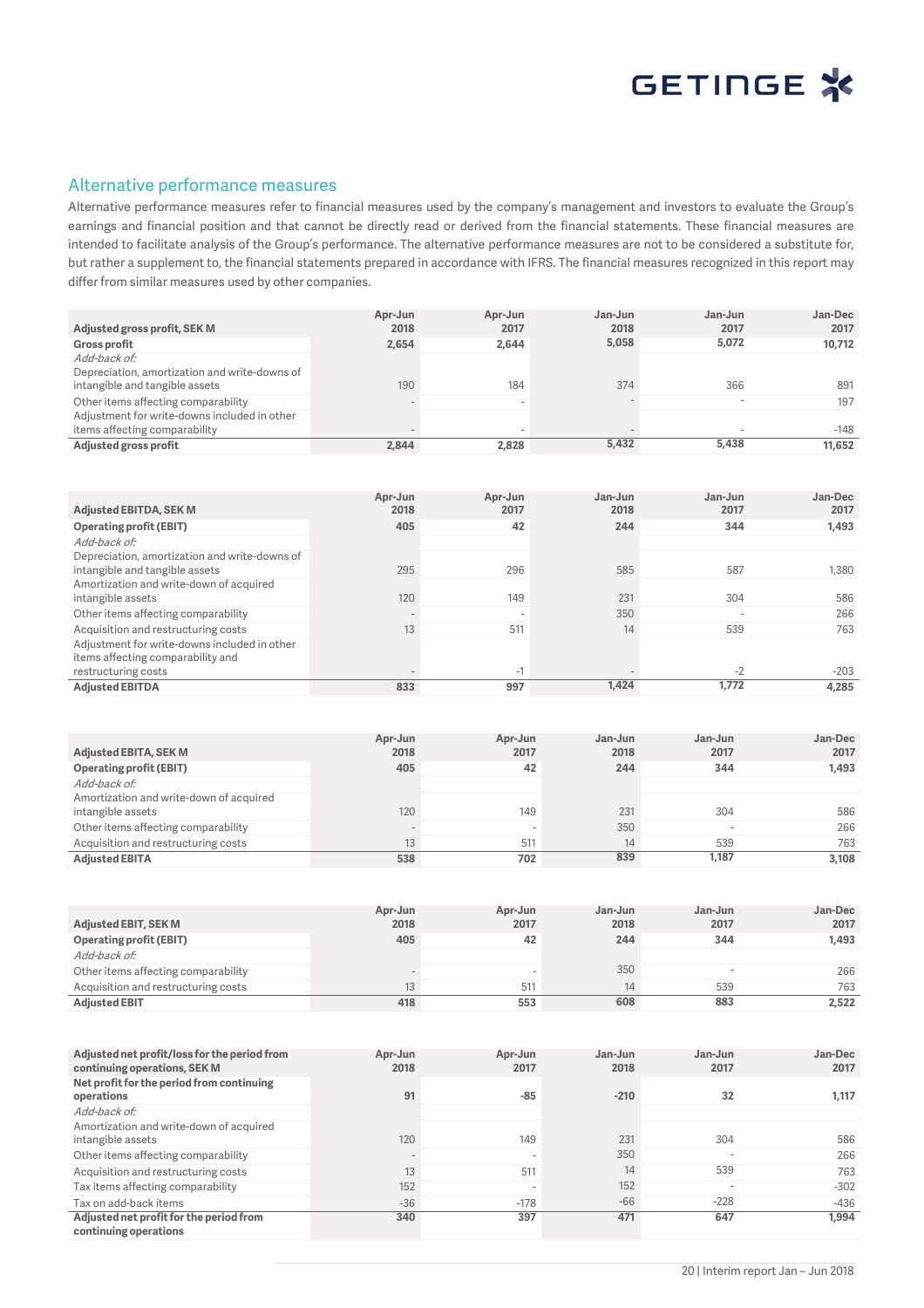

## Note 8 Acquisitions

No acquisitions took place the second quarter.

## Note 9 Discontinued operations

#### Distribution and listing of Arjo

Arjo was distributed to the shareholders of Getinge AB and listed on Nasdaq Stockholm on December 12, 2017. In this report, Arjo is recognized as a discontinued operation in the consolidated income statement with retrospective effect for prior periods and in accordance with IFRS 5.

| Income statement for discontinued operations,<br><b>SEKM</b> | Apr-Jun<br>2018              | Apr-Jun<br>2017          | Jan-Jun<br>2018              | Jan-Jun<br>2017 | Jan-Dec<br>2017 |
|--------------------------------------------------------------|------------------------------|--------------------------|------------------------------|-----------------|-----------------|
| Net sales                                                    |                              | 1,894                    |                              | 3,825           | 6,929           |
| Cost of goods sold                                           | $\qquad \qquad \blacksquare$ | $-1,029$                 | $\overline{\phantom{a}}$     | $-2,043$        | $-3,863$        |
| <b>Gross profit</b>                                          |                              | 865                      | $\overline{\phantom{a}}$     | 1,782           | 3,066           |
| Selling expenses                                             |                              | $-395$                   |                              | $-778$          | $-1,425$        |
| Administrative expenses                                      |                              | $-303$                   |                              | $-490$          | $-992$          |
| Research and development costs                               |                              | $-29$                    |                              | $-64$           | $-118$          |
| Restructuring costs                                          |                              | $-15$                    |                              | $-84$           | $-250$          |
| Other operating income and expenses                          |                              | $-3$                     |                              | $-8$            | 13              |
| <b>Operating profit (EBIT)</b>                               | $\blacksquare$               | 120                      | $\blacksquare$               | 358             | 294             |
|                                                              |                              |                          |                              |                 |                 |
| Net financial items                                          |                              | 5                        | $\qquad \qquad \blacksquare$ | $-9$            | $-84$           |
| <b>Profit after financial items</b>                          | $\overline{\phantom{a}}$     | 125                      | $\blacksquare$               | 349             | 210             |
| Taxes                                                        |                              | $-33$                    |                              | $-93$           | $-57$           |
| Net profit for the period from the operations                | $\blacksquare$               | 92                       | $\sim$                       | 256             | 153             |
| Profit from translation differences and hedges               | $\overline{\phantom{a}}$     | $\overline{\phantom{a}}$ | $\overline{\phantom{0}}$     |                 | 127             |
| Net profit for the period                                    | $\overline{\phantom{a}}$     | 92                       | $\overline{\phantom{a}}$     | 256             | 280             |

|                                               | Apr-Jun | Apr-Jun | Jan-Jun | Jan-Jun | Jan-Dec |
|-----------------------------------------------|---------|---------|---------|---------|---------|
| Cash flow from discontinued operations, SEK M | 2018    | 2017    | 2018    | 2017    | 2017    |
| Cash flow from operating activities           |         | 122     |         | 275     | 269     |
| Cash flow from investing activities           |         | $-102$  |         | $-192$  | $-320$  |
| Cash flow from financing activities           |         | $-11$   |         | -9      |         |
| Cash flow for the period                      |         |         |         |         | $-47$   |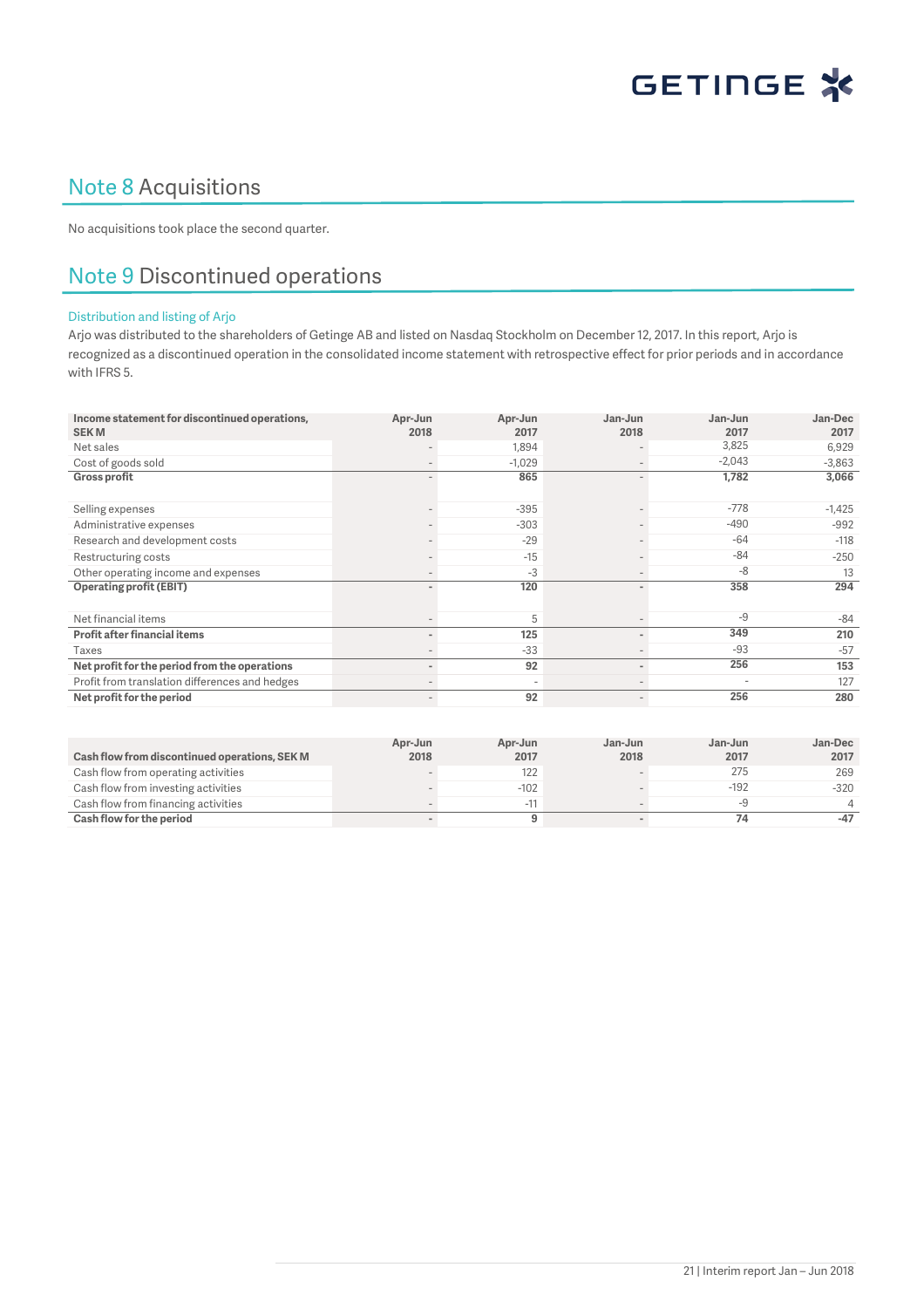

## Parent Company financial statements

## Parent Company's income statement

| <b>SEKM</b>                                                 | Apr-Jun<br>2018 | Apr-Jun<br>2017          | Jan-Jun<br>2018 | Jan-Jun<br>2017          | Jan-Dec<br>2017 |
|-------------------------------------------------------------|-----------------|--------------------------|-----------------|--------------------------|-----------------|
| Administrative expenses                                     | $-117$          | $-71$                    | $-236$          | $-195$                   | $-251$          |
| Other operating expenses                                    | $-301$          | $\overline{\phantom{0}}$ | $-301$          | $\overline{\phantom{a}}$ |                 |
| <b>Operating result</b>                                     | $-418$          | $-71$                    | $-537$          | $-195$                   | $-251$          |
| Result from participations in Group companies <sup>1)</sup> | 8,217           | 1.959                    | 8,217           | 1,959                    | 2,859           |
| Interest income and other similar income                    | 205             | 799                      | 205             | 1.158                    | 1,614           |
| Interest expenses and other similar expenses                | $-865$          | $-140$                   | $-1,361$        | $-282$                   | $-574$          |
| Profit after financial items <sup>2)</sup>                  | 7,139           | 2.547                    | 6,524           | 2,640                    | 3.648           |
| Appropriations                                              | $\sim$          | $\overline{\phantom{0}}$ |                 | $\overline{\phantom{a}}$ | $-420$          |
| Taxes                                                       | 140             | $-25$                    | 276             | $-47$                    | $-99$           |
| Net profit for the period <sup>3)</sup>                     | 7,279           | 2,522                    | 6,800           | 2.593                    | 3.129           |

1) Internal restructuring took place in the quarter, resulting in a liquidation result of SEK 8,217 M in the Parent Company, which is recognized under Result from participations in Group companies.

2) Interest income and other similar income and interest expenses and other similar expenses include exchange-rate gains and losses attributable to the translation of receivables and

liabilities in foreign currencies measured 3) Comprehensive income for the period corresponds to net profit for the period

## Parent Company's balance sheet

| <b>SEKM</b>                              | June 30<br>2018 | June 30<br>2017          | December 31<br>2017 |
|------------------------------------------|-----------------|--------------------------|---------------------|
| <b>Assets</b>                            |                 |                          |                     |
| Intangible assets                        | 85              | 98                       | 86                  |
| Tangible assets                          | 10              | 5                        | 6                   |
| Participations in Group companies        | 33,692          | 27,364                   | 25,455              |
| Deferred tax assets                      | 462             | 183                      | 189                 |
| Long-term receivables                    | 57              | $\overline{\phantom{a}}$ | 53                  |
| Receivables from Group companies         | 30              | 5,255                    | 953                 |
| Current receivables                      | 239             | 196                      | 191                 |
| <b>Total assets</b>                      | 34,575          | 33,101                   | 26,933              |
|                                          |                 |                          |                     |
| <b>Equity and liabilities</b>            |                 |                          |                     |
| Equity                                   | 18,975          | 11,676                   | 12,584              |
| Long-term liabilities                    | 5,693           | 11,098                   | 4,257               |
| Long-term liabilities to Group companies | 717             | $\overline{\phantom{a}}$ | 659                 |
| Current liabilities to Group companies   | 4,551           | 527                      | 2,990               |
| <b>Current liabilities</b>               | 4,639           | 9,800                    | 6,443               |
| <b>Total equity and liabilities</b>      | 34,575          | 33,101                   | 26,933              |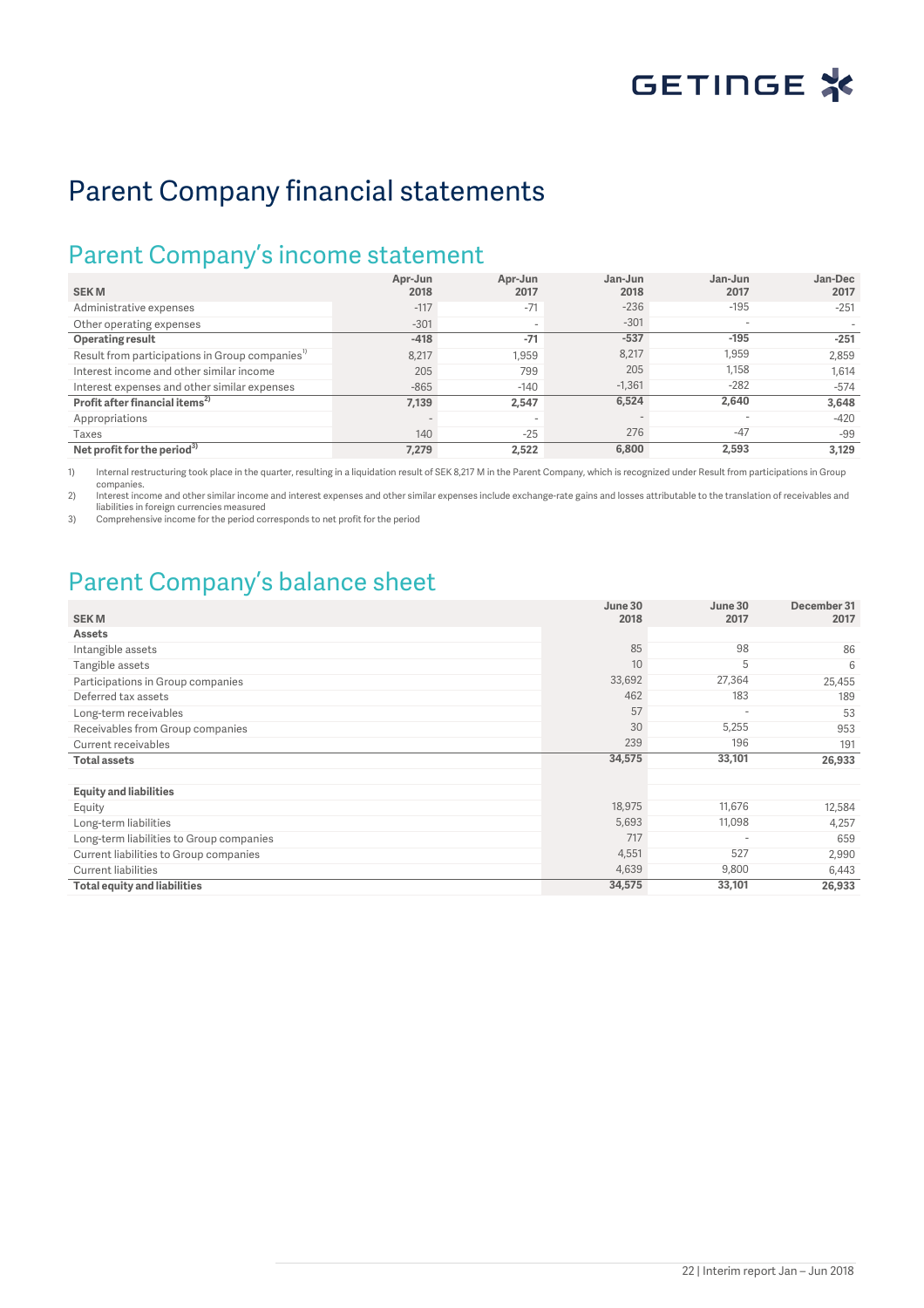

## Definitions

#### Financial terms

**Return on equity.** Rolling 12 months' profit after tax in relation to average equity.

**Gross margin.** Gross profit in relation to net sales.

**Adjusted gross profit.** Gross profit with add-back of depreciation, amortization and write-downs and other items affecting comparability.

**EBIT.** Operating profit.

**Adjusted EBIT.** Operating profit with addback of acquisition and restructuring costs and other items affecting comparability.

**EBITA.** Operating profit before depreciation and write-down of acquired intangible assets.

**Adjusted EBITA.** EBITA with add-back of acquisition and restructuring costs and other items affecting comparability.

**EBITA margin.** EBITA in relation to net sales.

**EBITDA.** Operating profit before depreciation, amortization and write-down.

**Adjusted EBITDA.** EBITDA with add-back of acquisition and restructuring costs and other items affecting comparability.

**EBITDA margin.** EBITDA in relation to net sales.

**Equity per share, SEK.** Equity in relation to the number of shares at the end of the period.

**Cash flow after net investments.** Cash flow from operating activities and investing activities, excluding acquisitions and divestment of operations.

**Net debt/equity ratio.** Net interest-bearing debt in relation to equity.

**Organic change.** A change in percentage adjusted for currency, acquisitions and divestments in the past period compared with the year-earlier period.

**Adjusted net profit for the period.** Net profit for the period with add-back of amortization and write-down of acquired intangible assets, acquisition and restructuring costs, other items affecting comparability and tax effect of add-back of income-statement items.

**Adjusted profit before tax** Profit before tax for the period with add-back of amortization and write-down of acquired intangible assets, acquisition and restructuring costs and other items affecting comparability.

**Earnings per share.** Net profit for the period attributable to Parent Company shareholders in relation to average number of shares.

**Adjusted earnings per share.** Adjusted net profit for the period attributable to Parent Company shareholders in relation to average number of shares.

**Interest-coverage ratio.** Rolling 12 months' adjusted EBITDA in relation to rolling 12 months' net interest.

**Operating margin.** Operating profit (EBIT) in relation to net sales.

**Equity/assets ratio.** Equity in relation to total assets.

**Currency transaction effect.** Exchange of current year's volumes of foreign currency at this year's exchange rates, compared

with the exchange rates in the preceding year.

#### Medical terms

**Sterilizer.** A device to destroy microorganisms on surgical instruments, usually by bringing to a high temperature with steam.

**Cardiopulmonary.** Pertaining or belonging to both heart and lung.

**Cardiovascular.** Pertaining or belonging to both heart and blood vessels.

**Endoscope.** Equipment for visual examination of the body's cavities, such as the stomach.

**Endovascular.** Vascular treatment using catheter technologies.

**Artificial grafts.** Artificial vascular implants.

**Low temperature sterilization.** A device used to sterilize surgical instruments which cannot be sterilized with high temperature steam. It is mainly used for instruments used in the minimal invasive and robotic surgery.

**Stent.** A tube for endovascular widening of blood vessels.

**Vascular intervention.** A medical procedure conducted through vascular puncturing instead of using an open surgery method.

#### Geographical areas

**Americas.** North, South and Central America.

**APAC.** Asia and Pacific.

**EMEA.** Europe, Middle East and Africa.